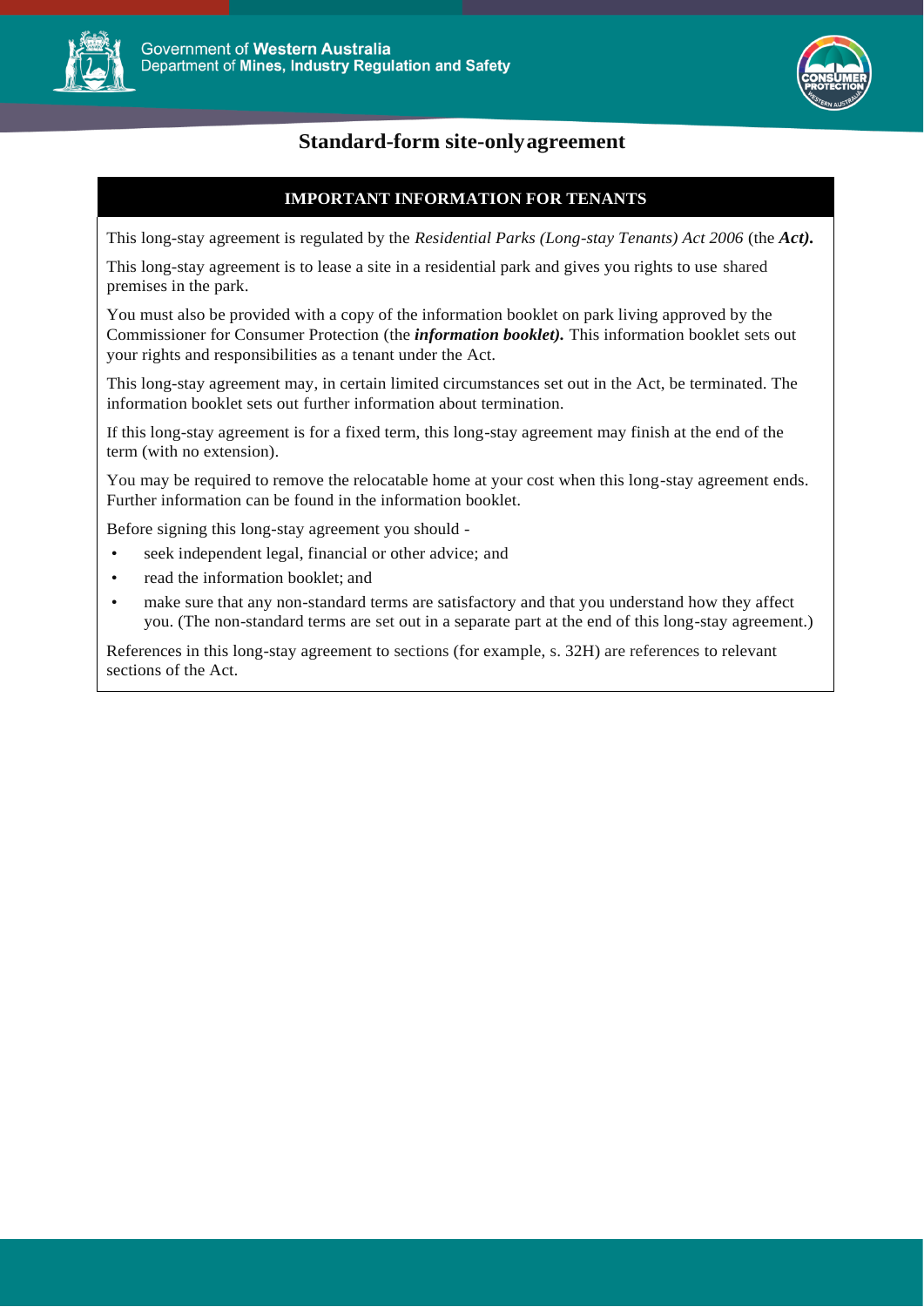## **TERMS**

## **1. Definitions**

In this long-stay agreement -

*Act* means the *Residential Parks (Long-stay Tenants) Act 2006;*

*agreed premises* means the site, any structures on the site that the tenant is entitled to use or occupy under this long-stay agreement, and any fixtures, fittings or chattels that are provided under this long-stay agreement for the exclusive use of the tenant;

*park operator* means the party referred to in clause 4;

*Regulations* means the *Residential Parks (Long-stay Tenants) Regulations 2007;*

*relocatable home,* in relation to a site, means a vehicle, building, tent or other structure that is fitted or designed for use as a residence (whether or not it includes bathroom or toilet facilities) and that is or can be parked, assembled or erected on the site;

*residential park* or *park* means the residential park referred to in clause 3;

*shared premises,* in relation to the residential park, means -

- (a) the common areas, structures and amenities in the park that the park operator provides for the use of all tenants or makes accessible to all tenants; and
- (b) any fixtures, fittings or chattels in or on the common areas, structures or amenities;

site means the site referred to in clause 3;

*tenant* means a party referred to in clause 6;

*voluntary sharing arrangement* means an agreement under clause 13 that the tenant will pay -

- (a) rent on a deferred basis; or
- (b) a share of the sale price (either the total sale price or the capital gain) when the relocatable home is sold; or
- (c) an exit fee (either fixed or determined by formula) if the home is sold or removed from the site.

### **2. Long-stay agreement**

This long-stay agreement is made between the park operator and the tenant/s.

The park operator grants the tenant/s the right -

- (a) to occupy the site; and
- (b) to position a relocatable home on the site; and
- (c) to non-exclusive use of the shared premises.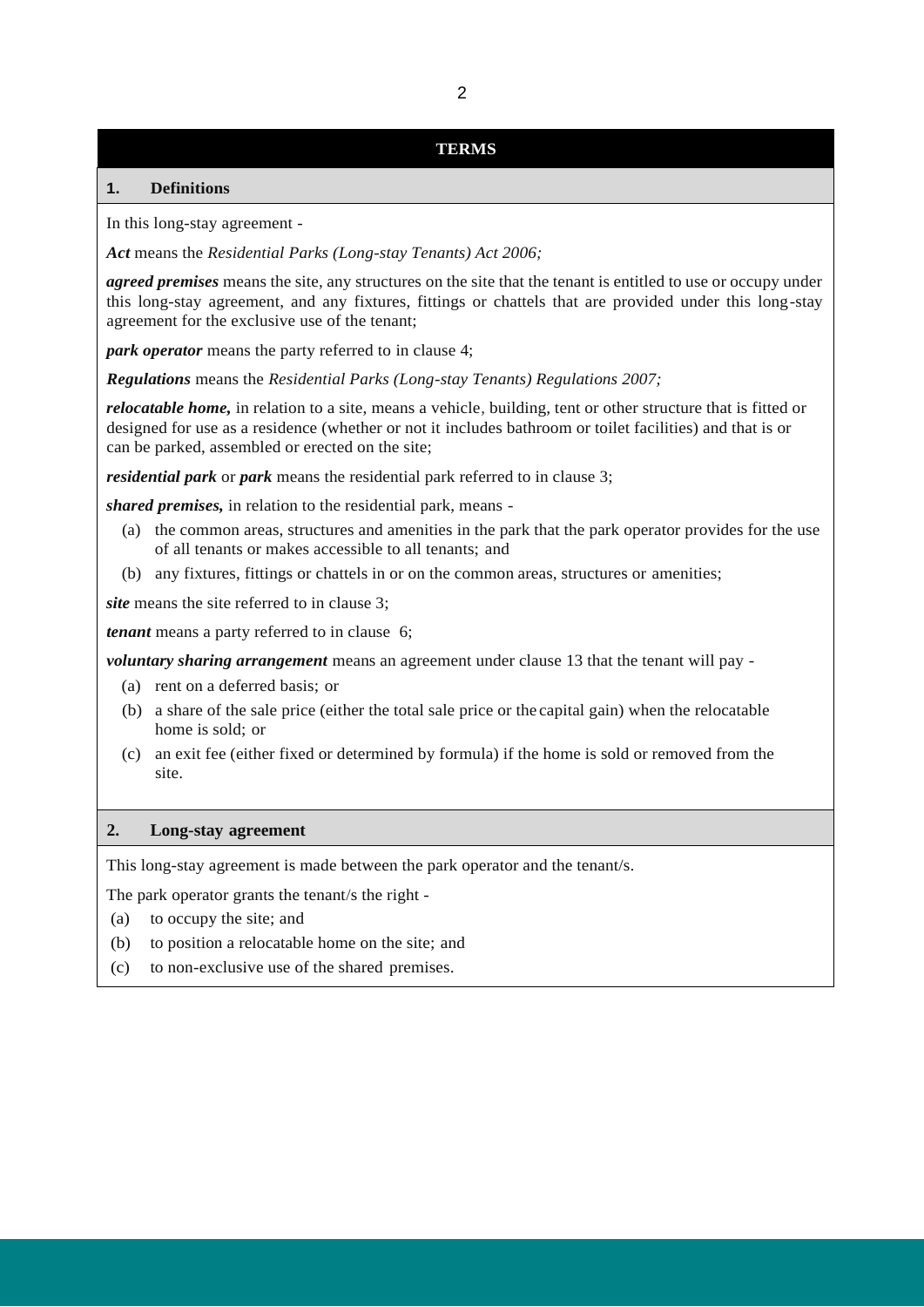| 3.                                                                   | <b>Residential park and site details</b>                            |  |
|----------------------------------------------------------------------|---------------------------------------------------------------------|--|
| Park                                                                 | Park name:                                                          |  |
|                                                                      | Park address:                                                       |  |
|                                                                      |                                                                     |  |
| Site                                                                 | Site location (site number or other description):                   |  |
|                                                                      |                                                                     |  |
|                                                                      | Area of site:                                                       |  |
|                                                                      | Plan attached?<br>$\Box$ No<br>$\Box$ Yes                           |  |
| 4.                                                                   | Park operator's details                                             |  |
| Park operator's name:                                                |                                                                     |  |
| <b>Business address:</b>                                             |                                                                     |  |
|                                                                      |                                                                     |  |
| Phone:                                                               |                                                                     |  |
| Email address (if any):                                              |                                                                     |  |
|                                                                      |                                                                     |  |
|                                                                      | Does the park operator accept notices and other documents by email? |  |
| $\Box$ Yes                                                           | $\Box$ No                                                           |  |
| If park<br>operator is a                                             | Nominated contact (name and position / title):                      |  |
| body<br>corporate                                                    |                                                                     |  |
|                                                                      | Business address (if different from above):                         |  |
|                                                                      |                                                                     |  |
|                                                                      |                                                                     |  |
|                                                                      | Contact details (including out-of-hours):                           |  |
|                                                                      |                                                                     |  |
|                                                                      |                                                                     |  |
| 5.<br>Managing agent's details (if applicable)                       |                                                                     |  |
| Managing agent's name:                                               |                                                                     |  |
| Managing agent's address:                                            |                                                                     |  |
|                                                                      |                                                                     |  |
| Phone:                                                               |                                                                     |  |
| Email (if any):                                                      |                                                                     |  |
| Does the managing agent accept notices and other documents by email? |                                                                     |  |
| $\Box$ No<br>$\Box$ Yes                                              |                                                                     |  |
|                                                                      |                                                                     |  |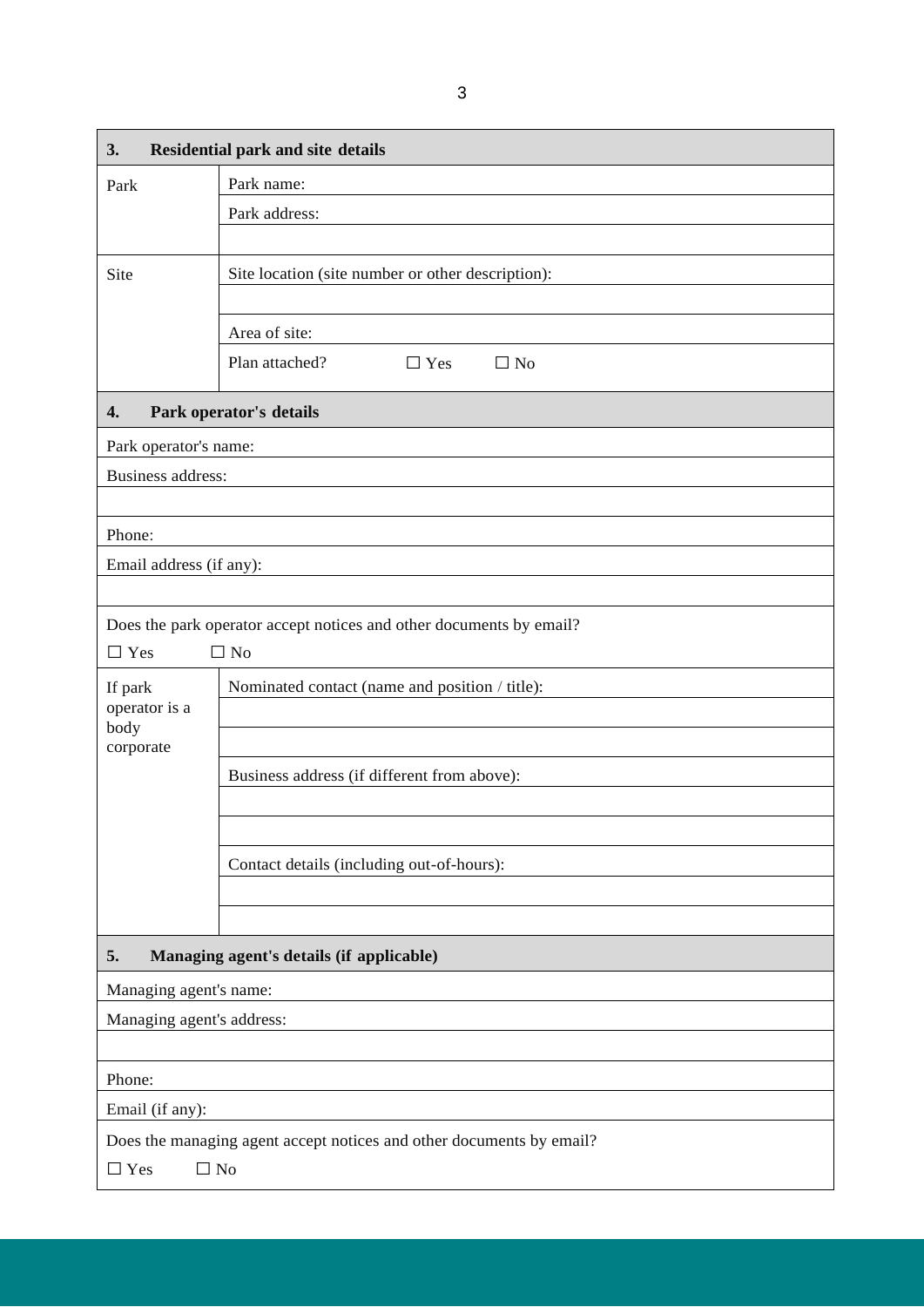| <b>Tenant details</b><br>6.                                        |
|--------------------------------------------------------------------|
| Tenant name (1):                                                   |
| Address for service of documents (if different from site address): |
|                                                                    |
|                                                                    |
| Phone:                                                             |
| Email (if any):                                                    |
| Does the tenant (1) accept notices and other documents by email?   |
| $\Box$ Yes<br>$\Box$ No                                            |
| Place of occupation:                                               |
| Address:                                                           |
|                                                                    |
| Tenant name (2):                                                   |
| Address for service of documents (if different from site address): |
|                                                                    |
|                                                                    |
| Phone:                                                             |
| Email (if any):                                                    |
| Does the tenant (2) accept notices and other documents by email?   |
| $\Box$ Yes<br>$\Box$ No                                            |
| Place of occupation:                                               |
| Address:                                                           |
|                                                                    |
| If there are additional tenants, insert details below.<br>Note:    |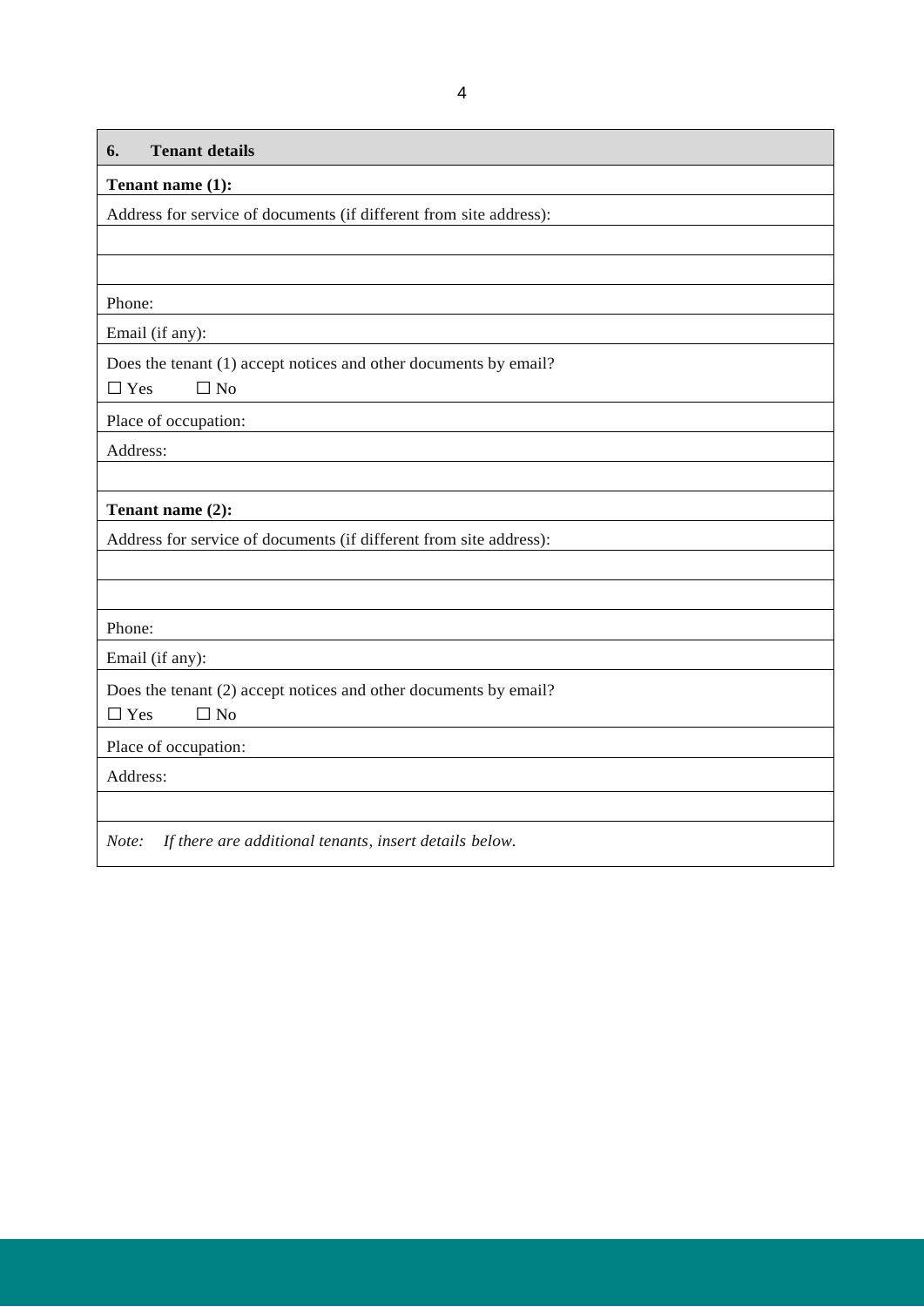| 7.                                       | <b>Number of residents</b>                                                                                                                                                                                                                                                        |                                                                                                       |
|------------------------------------------|-----------------------------------------------------------------------------------------------------------------------------------------------------------------------------------------------------------------------------------------------------------------------------------|-------------------------------------------------------------------------------------------------------|
| (1)                                      | The maximum number of persons who may use a relocatable<br>home on the site as their principal place of residence                                                                                                                                                                 |                                                                                                       |
| (2)                                      | The maximum number of additional persons who may reside<br>on a temporary basis in a relocatable home on the site                                                                                                                                                                 |                                                                                                       |
| (3)                                      | Is the tenant required to pay a fee for persons residing on a<br>temporary basis in the agreed premises (i.e. visitors' fees)?<br>(If yes, complete subclauses $(4)$ to $(6)$ .)                                                                                                  | $\Box$ Yes<br>$\Box$ No                                                                               |
| (4)                                      | When will visitors' fees be payable?                                                                                                                                                                                                                                              |                                                                                                       |
|                                          | (Specify circumstances in which a visitors' fee must be paid, for<br>example if a visitor stays for more than a minimum period of<br>time.)                                                                                                                                       |                                                                                                       |
| (5)                                      | Amount of the visitors' fee                                                                                                                                                                                                                                                       | ${\mathbb S}$<br>per night / week / fortnight /<br>month*<br>$(*Delete as appropriate.)$              |
| (6) How is the visitors' fee to be paid? |                                                                                                                                                                                                                                                                                   | at the same time and in the<br>$\perp$<br>same manner as the rent<br>other (please specify)<br>$\Box$ |
| Note:                                    | Tenants are not required to pay visitors' fees unless the number of persons residing on the<br>agreed premises at a particular time exceeds the maximum number of persons who may use the<br>agreed premises as their principal place of residence under the long-stay agreement. |                                                                                                       |
|                                          | Visitors' fees cannot be charged for a carer of a tenant.                                                                                                                                                                                                                         |                                                                                                       |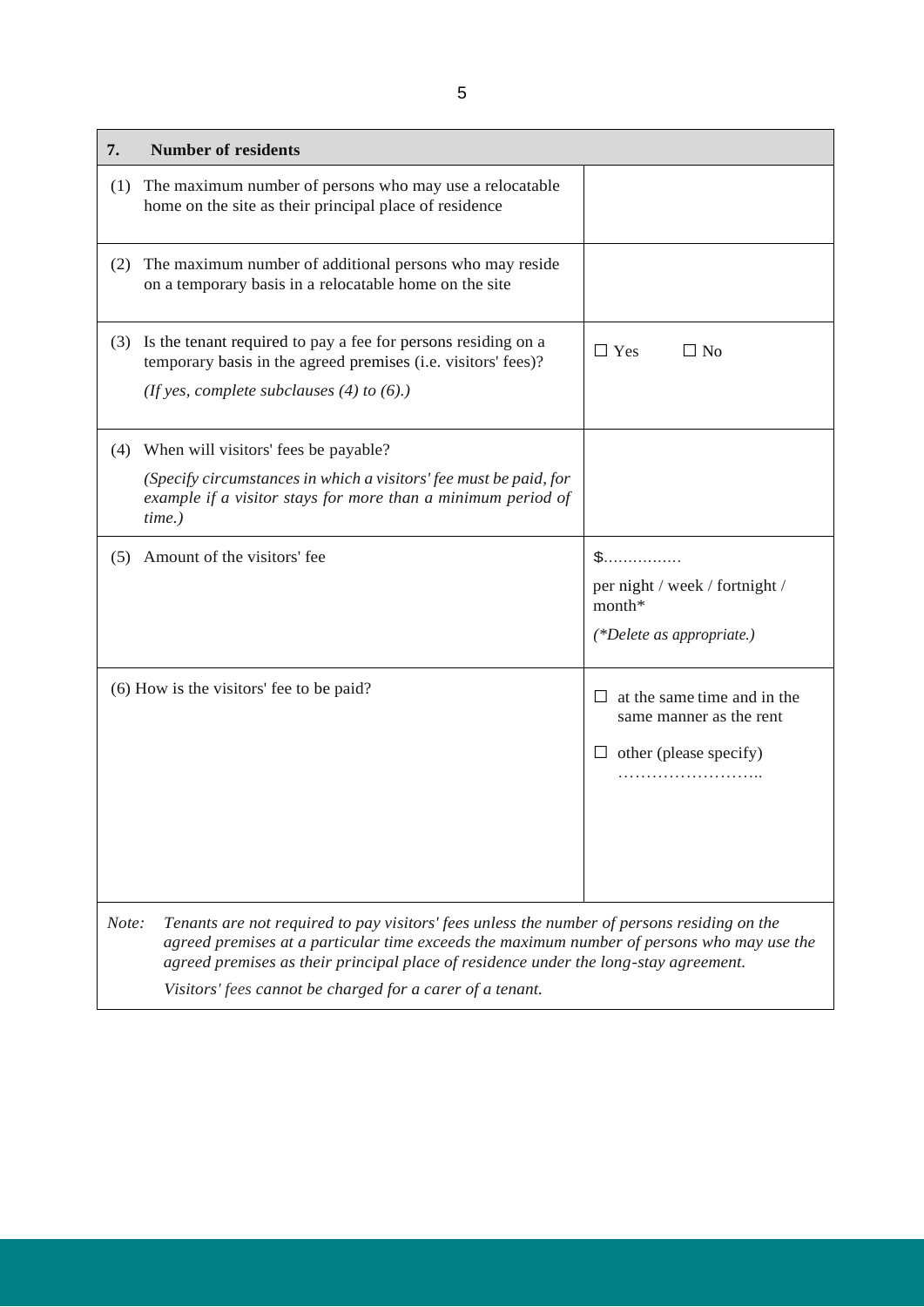| Term of long-stay agreement<br>8.                                                                                                                                                                                                                                                                                                                                                                                                        |                                                          |  |                    |
|------------------------------------------------------------------------------------------------------------------------------------------------------------------------------------------------------------------------------------------------------------------------------------------------------------------------------------------------------------------------------------------------------------------------------------------|----------------------------------------------------------|--|--------------------|
|                                                                                                                                                                                                                                                                                                                                                                                                                                          | $(1)$ * This long-stay agreement is periodic starting on |  |                    |
| * This long-stay agreement is for a fixed term                                                                                                                                                                                                                                                                                                                                                                                           |                                                          |  |                    |
|                                                                                                                                                                                                                                                                                                                                                                                                                                          |                                                          |  | starting on $ $ // |
|                                                                                                                                                                                                                                                                                                                                                                                                                                          |                                                          |  | ending on $ $ //   |
| (*Delete as appropriate.)                                                                                                                                                                                                                                                                                                                                                                                                                |                                                          |  |                    |
| (2) Options to renew                                                                                                                                                                                                                                                                                                                                                                                                                     | $\Box$<br>Not applicable                                 |  |                    |
|                                                                                                                                                                                                                                                                                                                                                                                                                                          | $\Box$<br>Options as follows:                            |  |                    |
|                                                                                                                                                                                                                                                                                                                                                                                                                                          | Length of option years  months                           |  |                    |
|                                                                                                                                                                                                                                                                                                                                                                                                                                          | Length of option years  months                           |  |                    |
| <i>Note:</i> $\cdot$<br>A fixed term long-stay agreement sets out the period of time for which a tenant rents the site.<br>At the expiry of a fixed term long-stay agreement the tenant's right to live at the park ends,<br>unless otherwise agreed with the park operator. Prior to the end of the term, the park<br>operator must give the tenant notice about whether the park operator intends to renew the<br>long-stay agreement. |                                                          |  |                    |
| A periodic long-stay agreement does not specify a time period for the long-stay agreement,<br>$\bullet$<br>but may be ended by either party in certain circumstances for example if the park operator<br>sells the park. Further information about how a long-stay agreement may be terminated is set<br>out in the information booklet.                                                                                                 |                                                          |  |                    |
| The tenant may be required to remove the home at their own cost when the long-stay<br>agreement ends. Further information on when this may occur is provided in the information<br>booklet.                                                                                                                                                                                                                                              |                                                          |  |                    |
| 9.<br>Rent                                                                                                                                                                                                                                                                                                                                                                                                                               |                                                          |  |                    |
| (1) Rent per week / fortnight/ month*                                                                                                                                                                                                                                                                                                                                                                                                    |                                                          |  |                    |
| (*Delete as appropriate.)                                                                                                                                                                                                                                                                                                                                                                                                                |                                                          |  |                    |
| Other fees may be payable including visitors' fees and fees for utilities and other services.<br>Note:                                                                                                                                                                                                                                                                                                                                   |                                                          |  |                    |
| (2) Method of payment<br>$\Box$ Cash $\Box$ Cheque $\Box$ EFTPOS $\Box$ Credit card $\Box$ Deduction from pension<br>$\Box$ Direct deposit into specified financial institution<br>$\Box$ Other (please specify)                                                                                                                                                                                                                         |                                                          |  |                    |
| (3) Rent payment day                                                                                                                                                                                                                                                                                                                                                                                                                     |                                                          |  |                    |
| (4) Location of rent payment (if applicable)                                                                                                                                                                                                                                                                                                                                                                                             |                                                          |  |                    |
| (5) Rent in advance                                                                                                                                                                                                                                                                                                                                                                                                                      |                                                          |  |                    |
| The tenant agrees to pay before or during the first 2 weeks of the tenancy an amount of                                                                                                                                                                                                                                                                                                                                                  |                                                          |  |                    |
| S                                                                                                                                                                                                                                                                                                                                                                                                                                        |                                                          |  |                    |
| This amount must not be more than 2 weeks' rent.<br>Note:                                                                                                                                                                                                                                                                                                                                                                                |                                                          |  |                    |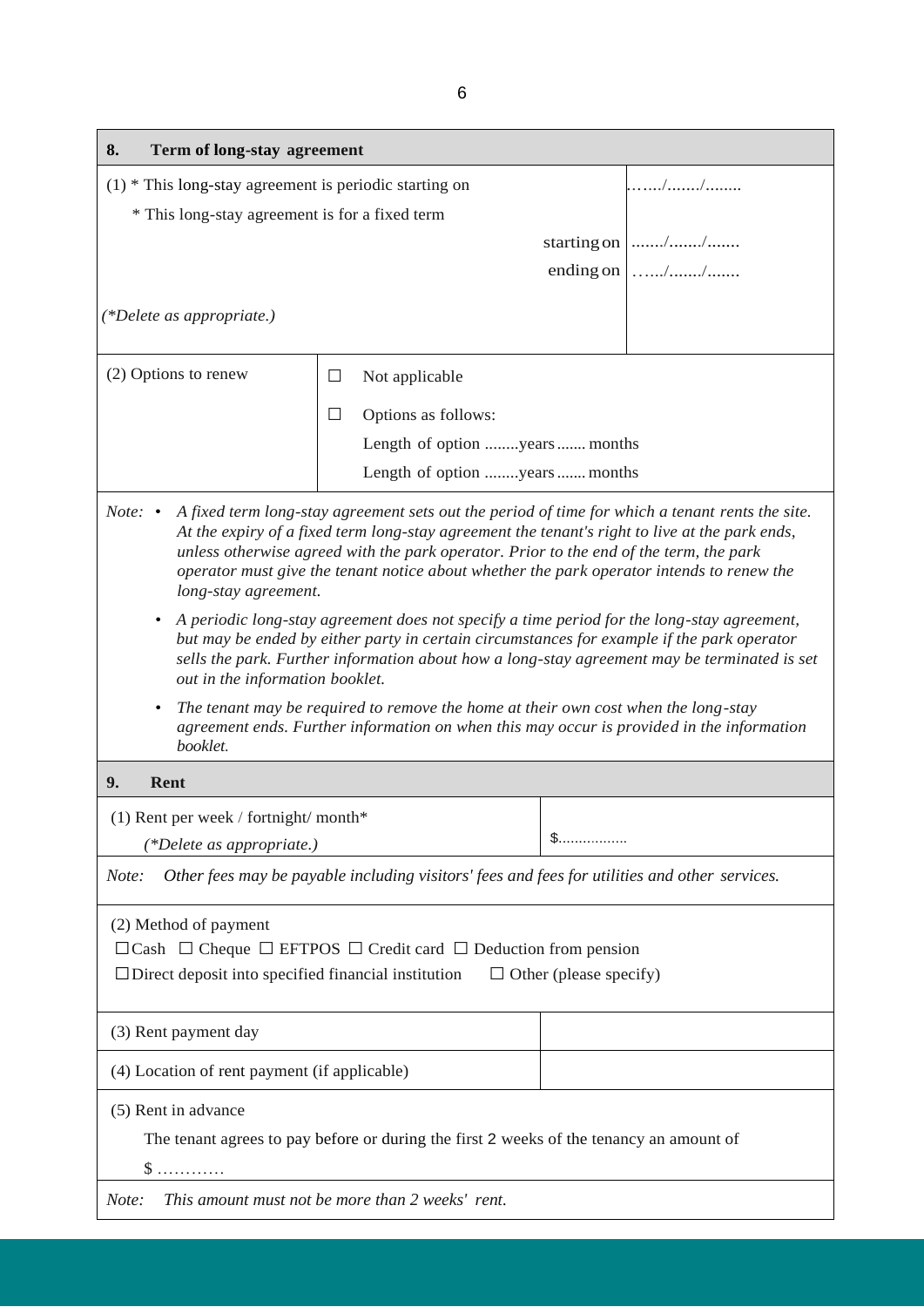| (6) The tenant agrees to pay the rent on time.                                                                                                                                                                                                                                                                                                                                                                                                                                          |  |  |
|-----------------------------------------------------------------------------------------------------------------------------------------------------------------------------------------------------------------------------------------------------------------------------------------------------------------------------------------------------------------------------------------------------------------------------------------------------------------------------------------|--|--|
| (7) The park operator must give the tenant a rent receipt within 3 days of rent being received unless the<br>rent is paid into an account in a financial institution nominated by the park operator.                                                                                                                                                                                                                                                                                    |  |  |
| 10.<br><b>Rent variation</b>                                                                                                                                                                                                                                                                                                                                                                                                                                                            |  |  |
| (1) Is rent variation allowed?<br>$\Box$ Yes<br>$\Box$ No                                                                                                                                                                                                                                                                                                                                                                                                                               |  |  |
| Basis for variation<br>(2)                                                                                                                                                                                                                                                                                                                                                                                                                                                              |  |  |
| For example -                                                                                                                                                                                                                                                                                                                                                                                                                                                                           |  |  |
| a percentage change; or                                                                                                                                                                                                                                                                                                                                                                                                                                                                 |  |  |
| a change by a set amount; or                                                                                                                                                                                                                                                                                                                                                                                                                                                            |  |  |
| a variation in CPI (the all groups consumer price<br>٠<br>index for Perth published by the Australian Bureau<br>of Statistics).                                                                                                                                                                                                                                                                                                                                                         |  |  |
| (3) Review dates or frequency                                                                                                                                                                                                                                                                                                                                                                                                                                                           |  |  |
| <i>Note:</i> $\cdot$<br>The park operator must give at least 60 days' notice of a rent variation.                                                                                                                                                                                                                                                                                                                                                                                       |  |  |
| The minimum interval for rent reviews is 12 months for a site-only agreement.<br>$\bullet$                                                                                                                                                                                                                                                                                                                                                                                              |  |  |
| If it is the practice of the park operator to review the rent payable by tenants in<br>$\bullet$<br>accordance with a set review date schedule and the tenant has been given written notice<br>of that schedule before the making of this long-stay agreement, this clause can set the first<br>review date earlier than the required 12 months from the beginning of the tenancy.                                                                                                      |  |  |
| A single basis for review must be specified for each review date. Different bases for<br>$\bullet$<br>calculating rent may be specified for different review dates. Review based on market<br>rent is not permitted.                                                                                                                                                                                                                                                                    |  |  |
| This clause cannot provide that the rent payable on and after a review date is not<br>$\bullet$<br>reduced if the amount calculated on the basis specified for that review date is less than<br>the amount that was payable under this long-stay agreement immediately before the<br>review date.                                                                                                                                                                                       |  |  |
| • In certain circumstances the park operator may increase rent to cover significant increases<br>in the costs of operating the park or significant unforeseen repair costs. In these<br>circumstances the park operator must give special notice about the proposed increase and if<br>tenants do not agree to the increase in rent the matter may be decided by the State<br>Administrative Tribunal.<br>Further information about this process is set out in the information booklet. |  |  |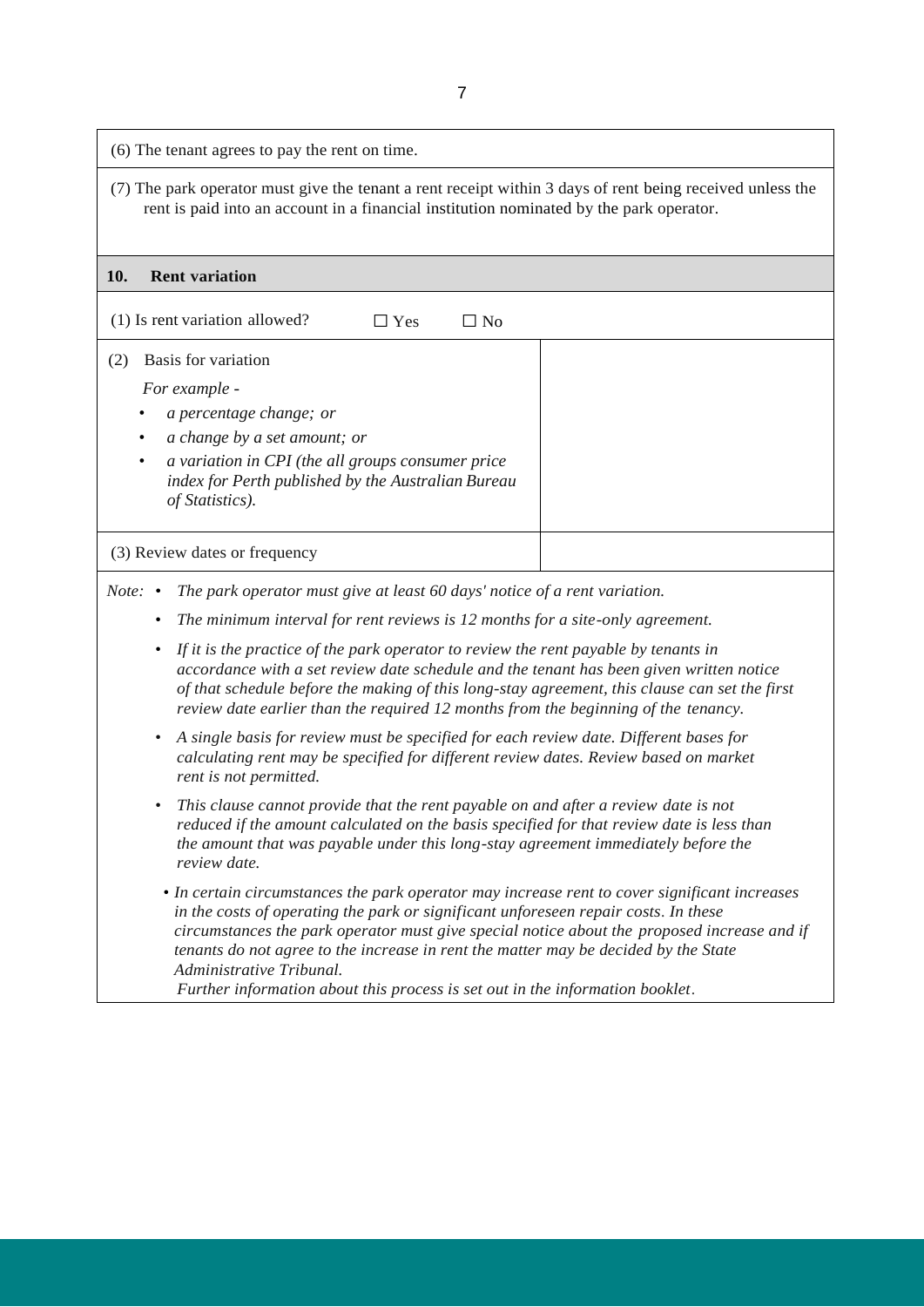## **11. Services and facilities**

(1) If a service or facility set out below is provided by the park operator, and the cost of that service or facility is not covered by rent, the fee for that service or facility is payable by the tenant during the term of this long-stay agreement in relation to the agreed premises.

| <b>Service or facility</b>                                                                                                                        | Fee<br>(if applicable)                                                                                                                                                         | Frequency<br>(if applicable) |
|---------------------------------------------------------------------------------------------------------------------------------------------------|--------------------------------------------------------------------------------------------------------------------------------------------------------------------------------|------------------------------|
| Electricity<br>provided by park operator<br>must be arranged separately by<br>the<br>tenant with a third party<br>not available                   | None (covered by rent)<br>$\Box$<br>Charged based on<br>$\mathsf{L}$<br>consumption cost<br>(separately metered)<br>$\text{\$} \dots \dots \dots \dots \text{per} \dots \dots$ |                              |
| Gas<br>provided by park operator<br>must be arranged separately by<br>$\Box$<br>the<br>tenant with a third party<br>not available                 | None (covered by rent)<br>П<br>Charged based on<br>$\Box$<br>consumption (separately<br>metered)                                                                               |                              |
| Water<br>provided by park operator<br>must be arranged separately by<br>$\Box$<br>the<br>tenant with a third party<br>not available               | None (covered by rent)<br>$\Box$<br>Charged based on<br>П<br>consumption (separately<br>metered)                                                                               |                              |
| Phone<br>$\Box$ provided by park operator<br>must be arranged separately by<br>П<br>the<br>tenant with a third party<br>not available<br>Details: | None (covered by rent)<br>Fixed fee (separate<br>П<br>$\Box$ Charged based on<br>consumption (separate phone<br>line)                                                          |                              |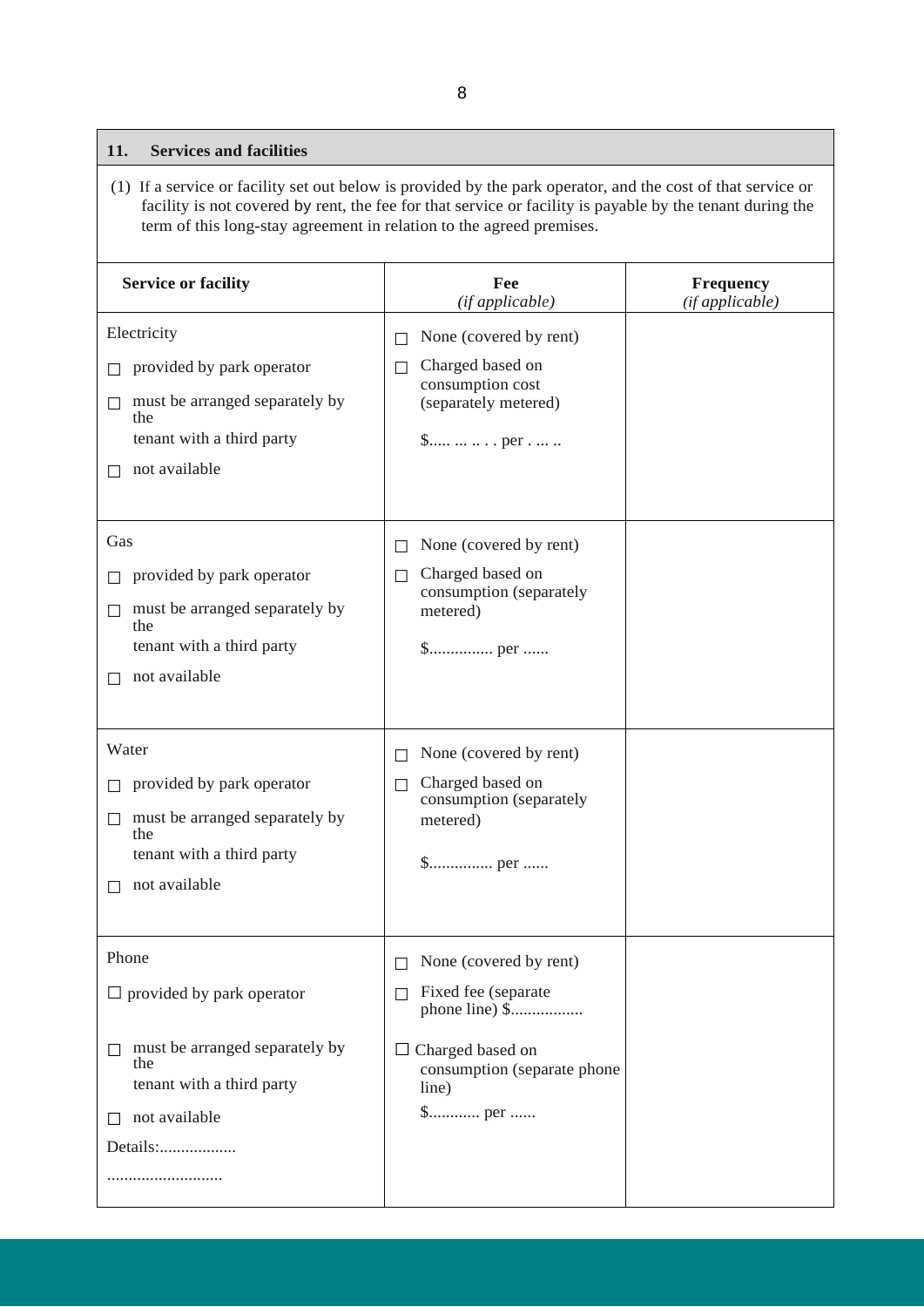| Internet                                                                                                                                                                                                                                                                                                                                                                                   | $\Box$ None (covered by rent)       |  |
|--------------------------------------------------------------------------------------------------------------------------------------------------------------------------------------------------------------------------------------------------------------------------------------------------------------------------------------------------------------------------------------------|-------------------------------------|--|
| provided by park operator<br>П.                                                                                                                                                                                                                                                                                                                                                            | $\Box$ Fixed fee \$                 |  |
| must be arranged separately by<br>$\Box$<br>the<br>tenant with a third party                                                                                                                                                                                                                                                                                                               | Charged based on use<br>$(specify)$ |  |
| not available<br>П                                                                                                                                                                                                                                                                                                                                                                         | \$                                  |  |
| Details:                                                                                                                                                                                                                                                                                                                                                                                   |                                     |  |
|                                                                                                                                                                                                                                                                                                                                                                                            |                                     |  |
|                                                                                                                                                                                                                                                                                                                                                                                            |                                     |  |
| Gardening (e.g. mowing)                                                                                                                                                                                                                                                                                                                                                                    | None (covered by rent)              |  |
| $\Box$ provided by park operator                                                                                                                                                                                                                                                                                                                                                           | Fixed fee \$<br>$\Box$              |  |
| $\Box$ must be arranged separately by the<br>tenant with a third party                                                                                                                                                                                                                                                                                                                     | Other (specify)<br>П                |  |
| $\Box$ not available                                                                                                                                                                                                                                                                                                                                                                       |                                     |  |
| Details:                                                                                                                                                                                                                                                                                                                                                                                   | \$                                  |  |
|                                                                                                                                                                                                                                                                                                                                                                                            |                                     |  |
| Other (specify)                                                                                                                                                                                                                                                                                                                                                                            |                                     |  |
|                                                                                                                                                                                                                                                                                                                                                                                            |                                     |  |
|                                                                                                                                                                                                                                                                                                                                                                                            |                                     |  |
|                                                                                                                                                                                                                                                                                                                                                                                            | \$                                  |  |
| (2) If a fee set out above is imposed by a State agency or instrumentality and is varied by that agency or<br>instrumentality, the amount payable by the tenant for that fee under this long-stay agreement will<br>vary accordingly.                                                                                                                                                      |                                     |  |
| Note:<br>The park operator must not require payment of any additional fees (permitted under the Act and<br>Regulations) unless they are set out, and agreed to by the tenant, in this long-stay agreement.<br>The Act and Regulations limit the types of fees that may be charged in addition to rent and<br>bond. Details of these permitted fees are set out in the information booklet. |                                     |  |

*For utilities (electricity, gas, water), a tenant can only be required to pay the park operator for usage if this is separately metered.*

*The fee that a park operator can charge for a service or facility is limited to the amount that is necessary to recover the reasonable costs of providing the tenant the service or facility, or other such reasonable amount.*

## **12. Security bond**

The following security bond must be paid by the tenant on signing this long-stay agreement (not more than 4 weeks' rent) \$......................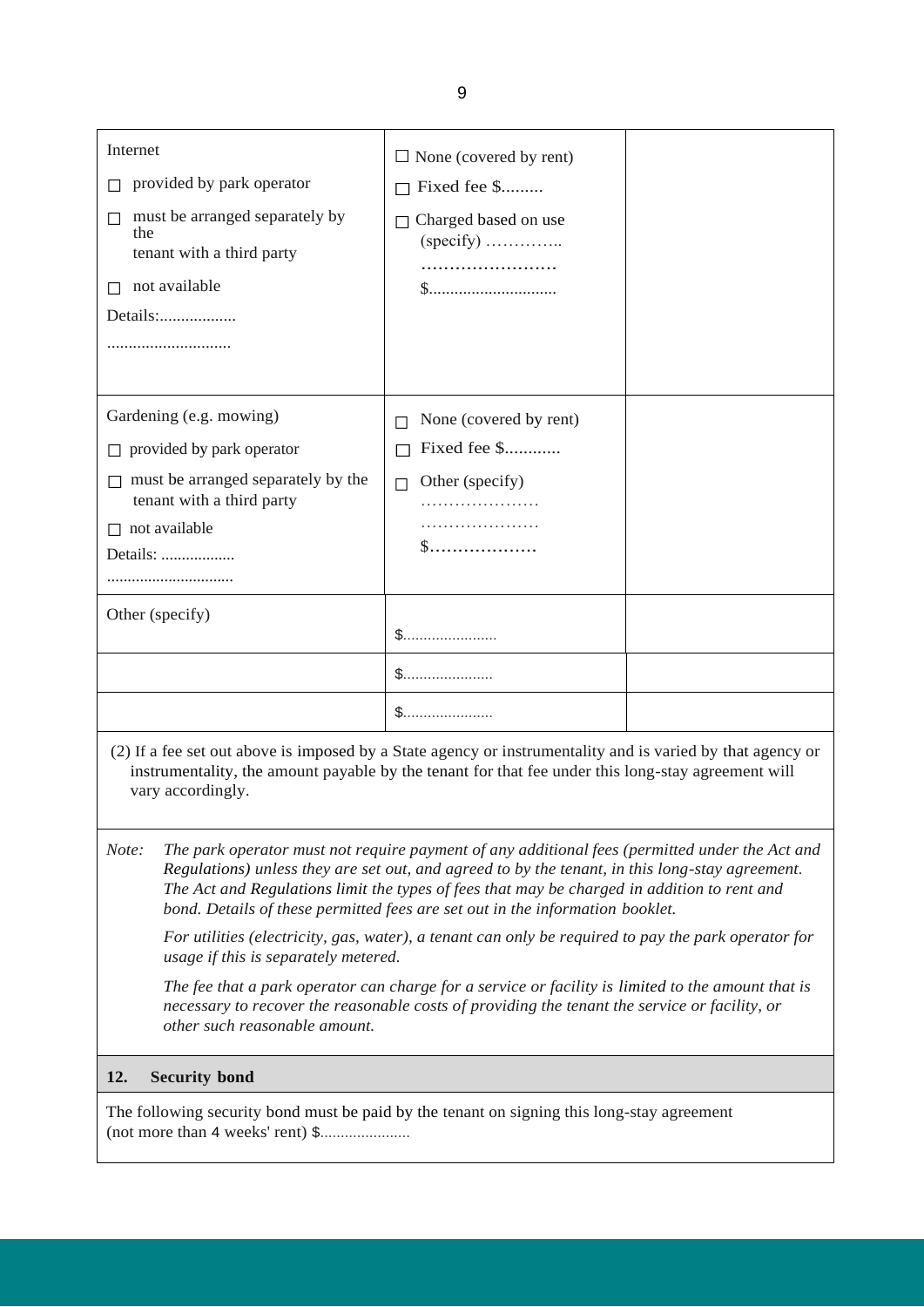| 13.<br><b>Voluntary sharing arrangements</b>                                                                                                                                                                                                                                                                                                                                                                                                   |
|------------------------------------------------------------------------------------------------------------------------------------------------------------------------------------------------------------------------------------------------------------------------------------------------------------------------------------------------------------------------------------------------------------------------------------------------|
| (1) Is a voluntary sharing arrangement available for the site?                                                                                                                                                                                                                                                                                                                                                                                 |
| $\Box$ Yes<br>$\Box$ No                                                                                                                                                                                                                                                                                                                                                                                                                        |
| (See clause I for definition of voluntary sharing arrangement.)                                                                                                                                                                                                                                                                                                                                                                                |
| If yes, select 1 of the following:<br>(2)                                                                                                                                                                                                                                                                                                                                                                                                      |
| □ Deferred rent (fixed amount), payable on termination \$                                                                                                                                                                                                                                                                                                                                                                                      |
| $\Box$ Deferred rent (determined by formula), payable on termination (specify formula)                                                                                                                                                                                                                                                                                                                                                         |
|                                                                                                                                                                                                                                                                                                                                                                                                                                                |
| $\Box$ Exit fee (determined by formula) if relocatable home is sold (specify formula)                                                                                                                                                                                                                                                                                                                                                          |
| Share in capital gain if relocatable home is sold on-site%<br>ப                                                                                                                                                                                                                                                                                                                                                                                |
| Share of total sale price if relocatable home is sold on-site%                                                                                                                                                                                                                                                                                                                                                                                 |
| (3) In return for any agreed voluntary sharing arrangement, the tenant will receive the following<br>benefit:                                                                                                                                                                                                                                                                                                                                  |
| The park operator may be required to offer an alternative "rent tenant: only" long-stay<br>Note:<br>agreement (i.e. a long-stay agreement that charges rent that is no more than what you are<br>currently paying, or what tenants of similar sites are paying, whichever is greater) - see<br>section 13A of the Act. If so, it is your choice as to which long-stay agreement to sign. You may<br>wish to seek independent financial advice. |
| See the additional document (supplied by the park operator) which sets out voluntary sharing<br>arrangement examples for an indication of how the voluntary sharing arrangement will<br>operate for this long-stay agreement.                                                                                                                                                                                                                  |
|                                                                                                                                                                                                                                                                                                                                                                                                                                                |
| 14.<br><b>Children</b>                                                                                                                                                                                                                                                                                                                                                                                                                         |
| $\Box$ Yes $\Box$ No<br>Are children permitted to live at the agreed premises?                                                                                                                                                                                                                                                                                                                                                                 |
| Note:<br>Under section 20 of the Act it is illegal for a park operator to refuse to enter into a long-stay<br>agreement (or advertise or otherwise indicate an intention to refuse, or instruct another person<br>to refuse) on the ground that a child will live on the agreed premises unless                                                                                                                                                |
| the park has age restrictions and its long-stay agreements do not permit children to live at agreed<br>premises; or                                                                                                                                                                                                                                                                                                                            |
| the residential park is operated under a licence under the Caravan Parks and Camping Grounds<br>Act 1995 and the licence permits the park operator to include such a term in the long-stay<br>agreement.                                                                                                                                                                                                                                       |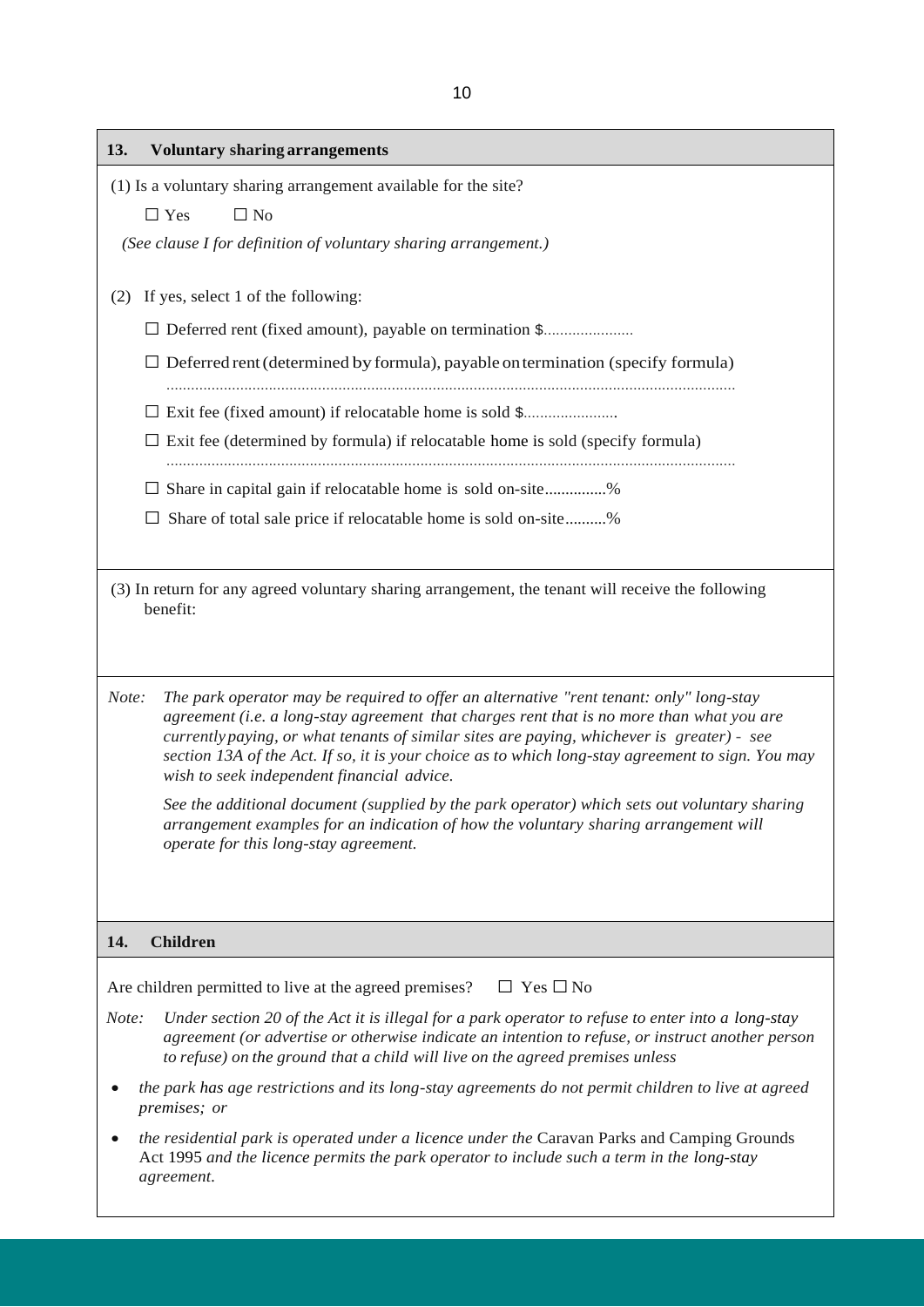| 15.<br><b>Pets</b>                                                                                                                                                                                     |                                                                                                          |  |
|--------------------------------------------------------------------------------------------------------------------------------------------------------------------------------------------------------|----------------------------------------------------------------------------------------------------------|--|
| (1) Are tenants allowed to keep pets at the agreed premises?                                                                                                                                           |                                                                                                          |  |
| $\Box$ No<br>$\Box$ Yes                                                                                                                                                                                |                                                                                                          |  |
| (If yes, complete subclauses $(2)$ and $(3)$ .)                                                                                                                                                        |                                                                                                          |  |
| (2) Number and type of pets:                                                                                                                                                                           |                                                                                                          |  |
|                                                                                                                                                                                                        |                                                                                                          |  |
| (3) Restrictions and rules on keeping of pets:                                                                                                                                                         |                                                                                                          |  |
|                                                                                                                                                                                                        |                                                                                                          |  |
| Note:                                                                                                                                                                                                  | The keeping of pets is also subject to any local laws for the relevant district.                         |  |
| <b>Shared premises</b><br>16.                                                                                                                                                                          |                                                                                                          |  |
| (1) The following shared facilities and services are provided at the park:                                                                                                                             |                                                                                                          |  |
| $\Box$ Mail facilities                                                                                                                                                                                 | $\Box$ Bowling green                                                                                     |  |
| $\Box$ Clubroom / community hall                                                                                                                                                                       | $\Box$ Tennis court                                                                                      |  |
| $\Box$ Swimming pool                                                                                                                                                                                   | $\Box$ Library                                                                                           |  |
| $\Box$ Gymnasium                                                                                                                                                                                       | $\Box$ Storage area for boats / caravans                                                                 |  |
| $\Box$ BBQ facilities                                                                                                                                                                                  | $\Box$ Vegetable garden                                                                                  |  |
| $\Box$ Workshop                                                                                                                                                                                        | $\Box$ On-site caretaker                                                                                 |  |
| $\Box$ Other (please list)                                                                                                                                                                             |                                                                                                          |  |
| park):                                                                                                                                                                                                 | (2) Restrictions on use of shared premises (including the shared facilities and services provided at the |  |
|                                                                                                                                                                                                        | (3) Are any facilities or services available only on a user-pays basis and not covered by the rent?      |  |
| $\Box$ No<br>$\Box$ Yes                                                                                                                                                                                |                                                                                                          |  |
| (If yes, list facilities or services and current cost.)                                                                                                                                                |                                                                                                          |  |
| (4) May the park operator make changes to the residential park resulting in a reduction of the shared<br>premises if at least 75% of the tenants at the park support the changes?                      |                                                                                                          |  |
| $\Box$ Yes<br>$\Box$ No                                                                                                                                                                                |                                                                                                          |  |
| Note:<br>Under the Act the State Administrative Tribunal may make an order for a reduction in rent if there is<br>a significant reduction in the extent or quality of the shared premises at the park. |                                                                                                          |  |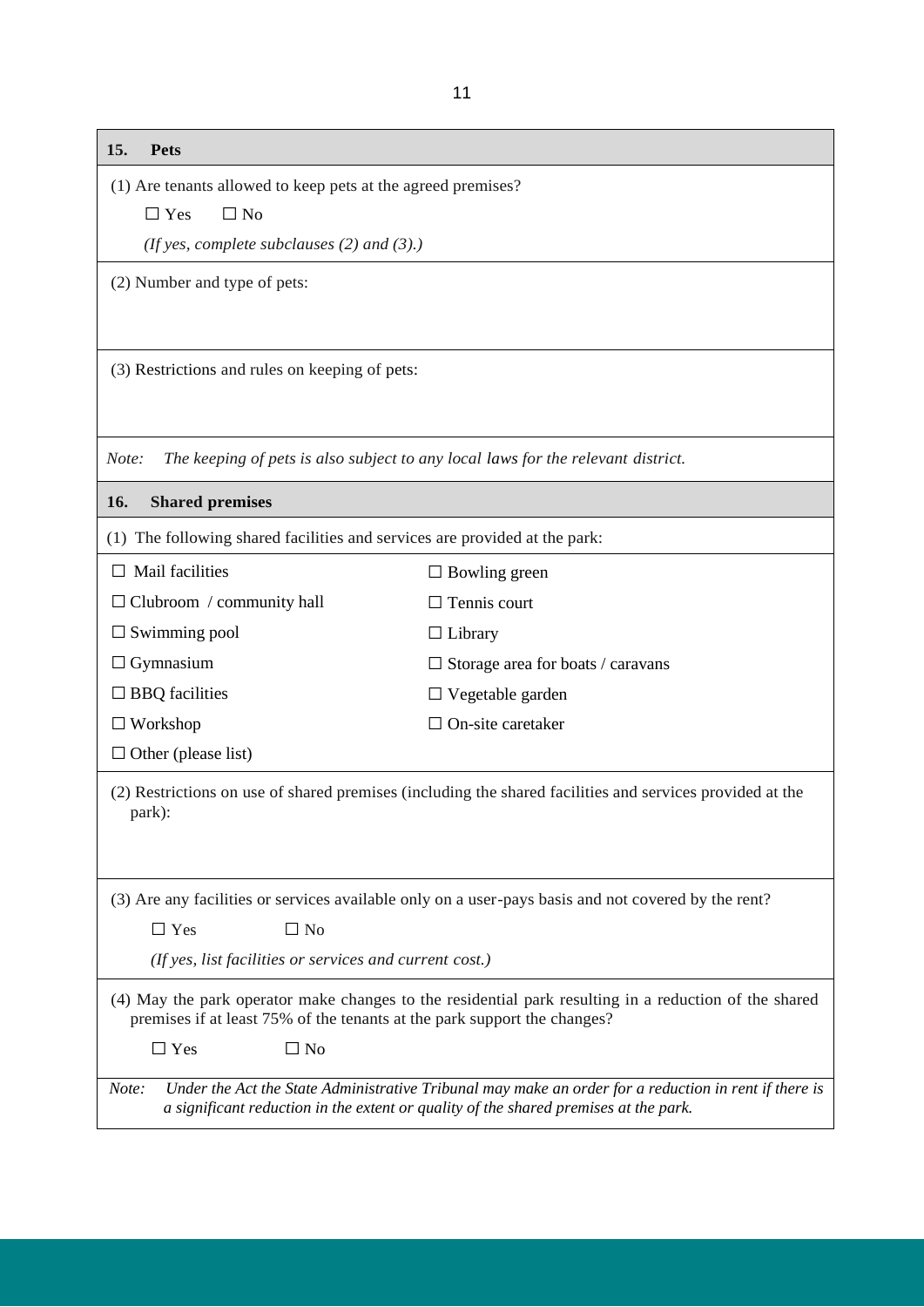| 17. |                                                         | Assignment and sub-letting (s. 320)                                                                                                                                                                        |  |
|-----|---------------------------------------------------------|------------------------------------------------------------------------------------------------------------------------------------------------------------------------------------------------------------|--|
| (1) |                                                         | Assignment                                                                                                                                                                                                 |  |
|     | (a)                                                     | Is the tenant permitted to assign their interest under this long-stay agreement?                                                                                                                           |  |
|     |                                                         | $\Box$ Yes<br>$\Box$ No                                                                                                                                                                                    |  |
|     |                                                         | (b) If yes, is the written consent of the park operator required?                                                                                                                                          |  |
|     |                                                         | $\Box$ Yes<br>$\Box$ No                                                                                                                                                                                    |  |
| (2) |                                                         | Sub-letting                                                                                                                                                                                                |  |
|     | (a)                                                     | Is the tenant permitted to sub-let the agreed premises?                                                                                                                                                    |  |
|     |                                                         | $\Box$ Yes<br>$\Box$ No                                                                                                                                                                                    |  |
|     | (b)                                                     | If yes, is the written consent of the park operator required?                                                                                                                                              |  |
|     |                                                         | $\Box$ Yes<br>$\Box$ No                                                                                                                                                                                    |  |
|     | (3) Additional conditions on assignment or sub-letting: |                                                                                                                                                                                                            |  |
|     | operator.                                               | (4) Unless otherwise specified above, the tenant may assign the tenant's rights and obligations under<br>this long-stay agreement or sub-let the agreed premises only with the written consent of the park |  |
| (5) |                                                         | If the park operator's consent is required for assignment or sub-letting -                                                                                                                                 |  |
|     | (a)                                                     | the park operator must not unreasonably withhold consent; and                                                                                                                                              |  |
|     | (b)                                                     | the park operator must not charge any fee for giving the consent except for reasonable<br>incidental expenses.                                                                                             |  |
| 18. |                                                         | Affixing fixtures and making alterations (s. 321)                                                                                                                                                          |  |
| (1) | Agreed premises                                         |                                                                                                                                                                                                            |  |
|     | (a)                                                     | Is the tenant permitted to affix a fixture or make a renovation, alteration or addition to the<br>agreed premises?                                                                                         |  |
|     |                                                         | $\Box$ Yes<br>$\Box$ No                                                                                                                                                                                    |  |
|     | (b)                                                     | If yes, the tenant must obtain the park operator's written consent when, or immediately before,<br>the tenant affixes the fixture or makes the renovation, alteration or addition.                         |  |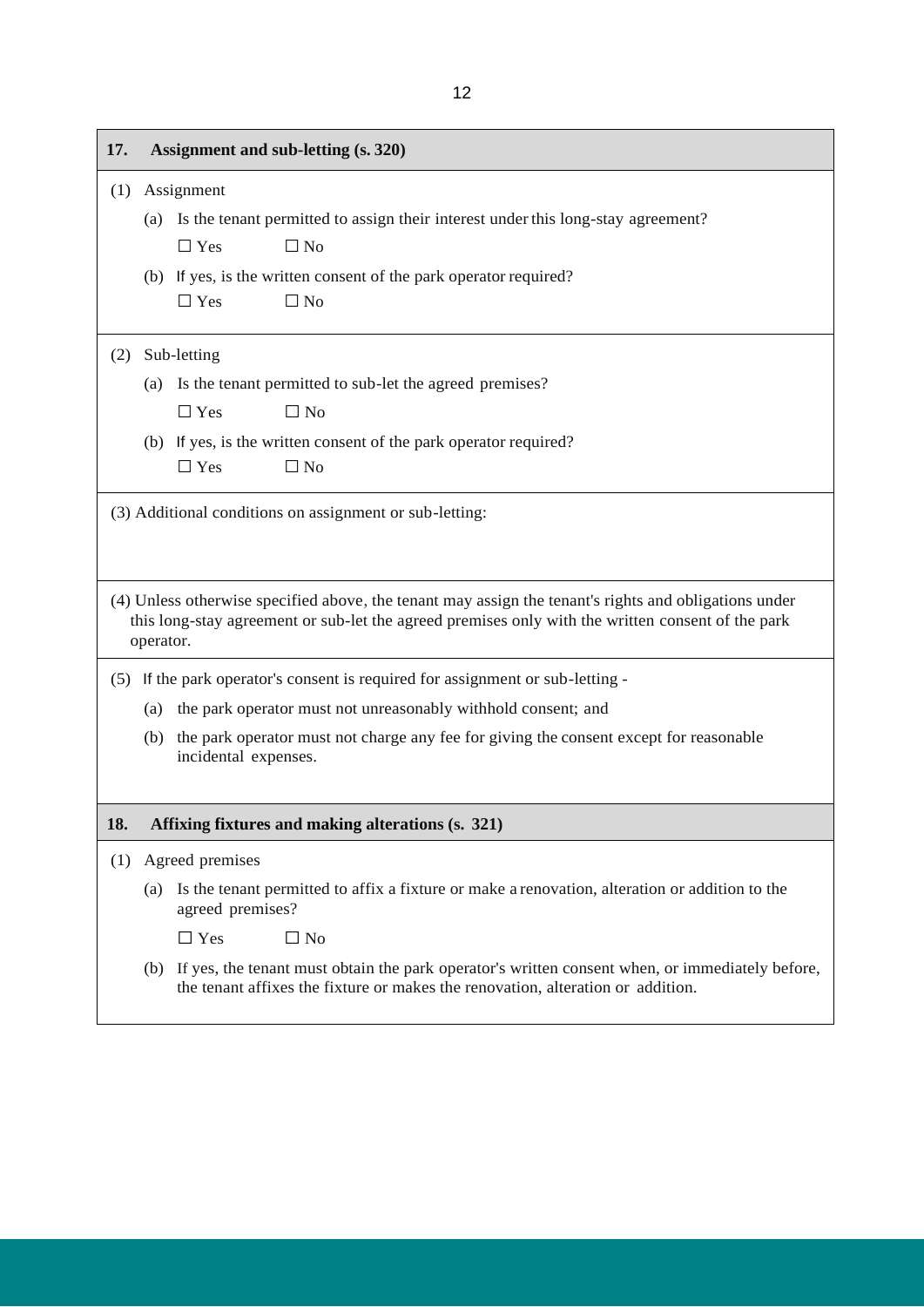| Exterior of the relocatable home or other structure<br>(2)                                                                                                                                                                                                                                                                  |  |  |
|-----------------------------------------------------------------------------------------------------------------------------------------------------------------------------------------------------------------------------------------------------------------------------------------------------------------------------|--|--|
| Is the tenant permitted to affix a fixture or make a renovation, alteration or addition to the<br>(a)<br>exterior of the relocatable home or the exterior of any other structure?                                                                                                                                           |  |  |
| $\Box$ No<br>$\Box$ Yes                                                                                                                                                                                                                                                                                                     |  |  |
| (b) If yes, is the consent of the park operator required?                                                                                                                                                                                                                                                                   |  |  |
| $\Box$ Yes<br>$\Box$ No                                                                                                                                                                                                                                                                                                     |  |  |
| If yes, the tenant must obtain the park operator's written consent when, or immediately before,<br>(c)<br>the tenant affixes the fixture or makes the renovation, alteration or addition.                                                                                                                                   |  |  |
| See clause 32 for further details on consent for affixing fixtures or making alterations.<br>Note:                                                                                                                                                                                                                          |  |  |
| 19.<br><b>Relocation of relocatable home</b>                                                                                                                                                                                                                                                                                |  |  |
| Does the park operator reserve the right to relocate the tenant's relocatable home to a<br>(a)<br>reasonably comparable site in the residential park, if it is reasonably necessary to do so?                                                                                                                               |  |  |
| $\Box$ Yes<br>$\Box$ No                                                                                                                                                                                                                                                                                                     |  |  |
| If yes, the park operator must pay the tenant compensation for reasonable financial loss<br>(b)<br>resulting from the requirement to relocate.                                                                                                                                                                              |  |  |
|                                                                                                                                                                                                                                                                                                                             |  |  |
| See the information booklet for examples of compensation to be paid to the tenant due to<br>Note:<br>relocation.                                                                                                                                                                                                            |  |  |
| 20.<br>Sale of relocatable home                                                                                                                                                                                                                                                                                             |  |  |
| (1) The tenant is permitted to sell a relocatable home owned by the tenant while it is in place on the<br>site.                                                                                                                                                                                                             |  |  |
| (2) The tenant is entitled to display a "for sale" sign, but must comply with the following requirements<br>about size and placement of a sign:                                                                                                                                                                             |  |  |
| (3) The following restrictions also apply to the sale of the relocatable home:                                                                                                                                                                                                                                              |  |  |
| (4) The tenant is not required to nominate the park operator as the selling agent in relation to the sale of<br>the relocatable home.                                                                                                                                                                                       |  |  |
| If the buyer of a relocatable home intends to use or occupy the home on the site, the sale of the<br>Note:<br>home will be conditional upon the buyer entering into a long-stay agreement with the park<br>operator or the assignment of the tenant's rights and obligations under the long-stay agreement<br>to the buyer. |  |  |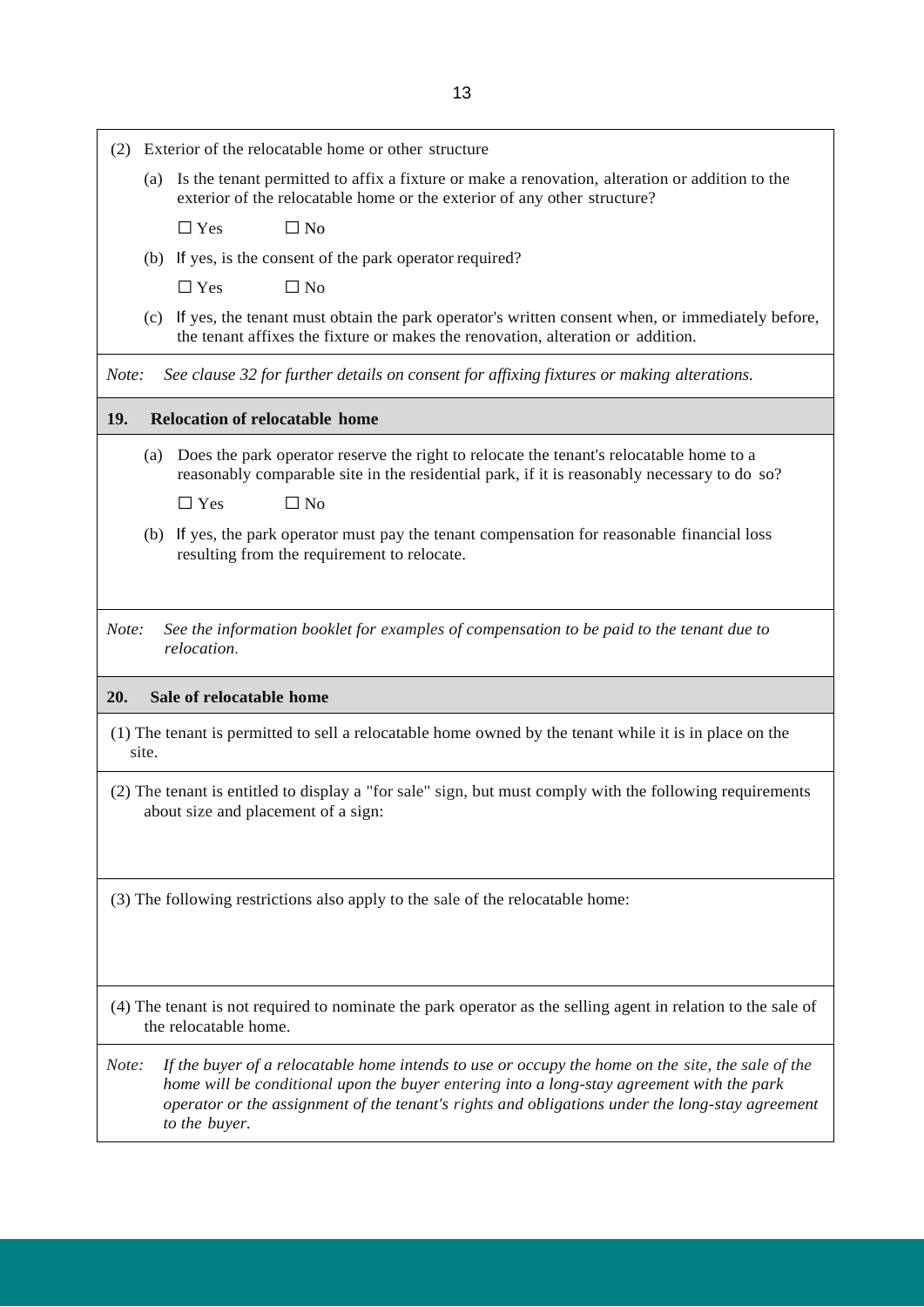#### **21. Park rules**

The tenant and park operator agree to comply with the attached park rules as amended from time to time in accordance with the Regulations.

#### **22. No unilateral variation**

Neither the park operator nor the tenant can vary this long-stay agreement unilaterally.

#### **23. Termination of long-stay agreement**

This long-stay agreement can only be terminated in certain circumstances and in accordance with the Act.

*Note: Details of the laws in relation to termination of long-stay agreements are set out in the information booklet.*

#### **24. Notices** - **how given**

(1) A notice under this long-stay agreement must be given in accordance with the Act and the Regulations.

(2) A notice from the tenant to the park operator may be given to the managing agent.

(3) A party to this long-stay agreement may withdraw their consent to a notice being given or sent by email by giving a written notice to that effect to each other party to this long-stay agreement.

*Note: Details of how notices are to be given are set out in the information booklet.*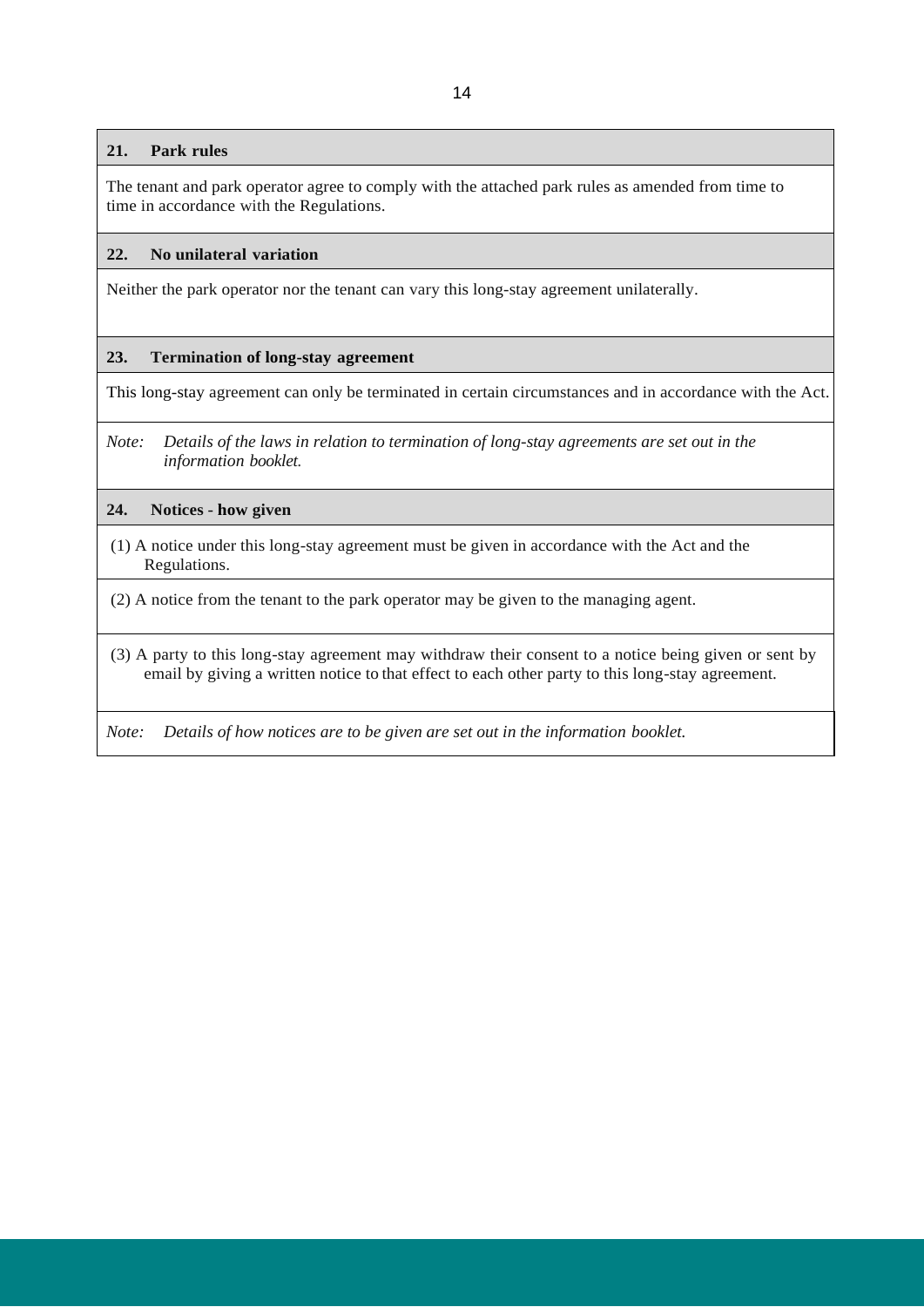## **STANDARD TERMS**

*Part 2 Division 5 of the Act contains standard terms which are included in all long-stay agreements and which cannot be modified or varied. The clauses below are indicative of those standard terms. Please refer to the Act for the current standard terms.*

## **25. Vacant possession (s. 32B)**

Vacant possession of the agreed premises must be given to the tenant on the day on which the tenant is entitled under the long-stay agreement to take up occupation of the agreed premises.

#### **26. No legal impediment to occupation of tenanted premises (s. 32C)**

- (1) At the time of entering into the long-stay agreement
	- (a) the park operator is not aware of a legal impediment to the tenant's lawful enjoyment of the agreed premises for the period of the long-stay agreement; and
	- (b) there is no legal impediment to the tenant's lawful enjoyment that the park operator ought reasonably to have known about.

#### (2) In this clause -

*tenant's lawful enjoyment,* of the agreed premises, means the tenant's lawful occupation of the agreed premises as a residence or use of the agreed premises for the period of the long-stay agreement.

#### **27. Quiet enjoyment (s. 32D)**

- (1) The tenant has a right to quiet enjoyment of the agreed premises without interruption by the park operator or any person claiming by, through or under the park operator or having superior title to that of the park operator.
- (2) The park operator must not cause or permit any interference with the reasonable peace, comfort or privacy of the tenant in the use by the tenant of the agreed premises or the reasonable use by the tenant of the shared premises.
- (3) The park operator must take all reasonable steps to enforce the obligation of any other tenant of the park operator not to cause or permit any interference with the reasonable peace, comfort or privacy of the tenant in the use by the tenant of the agreed premises or the reasonable use by the tenant of the shared premises.

#### **28. Park operator's right of entry (s. 32E)**

(1) In this clause -

#### *reasonable time* means -

- (a) between 8 am and 6 pm on a weekday; or
- (b) between 9 am and 5 pm on a Saturday; or
- (c) at another time agreed between the park operator and each tenant.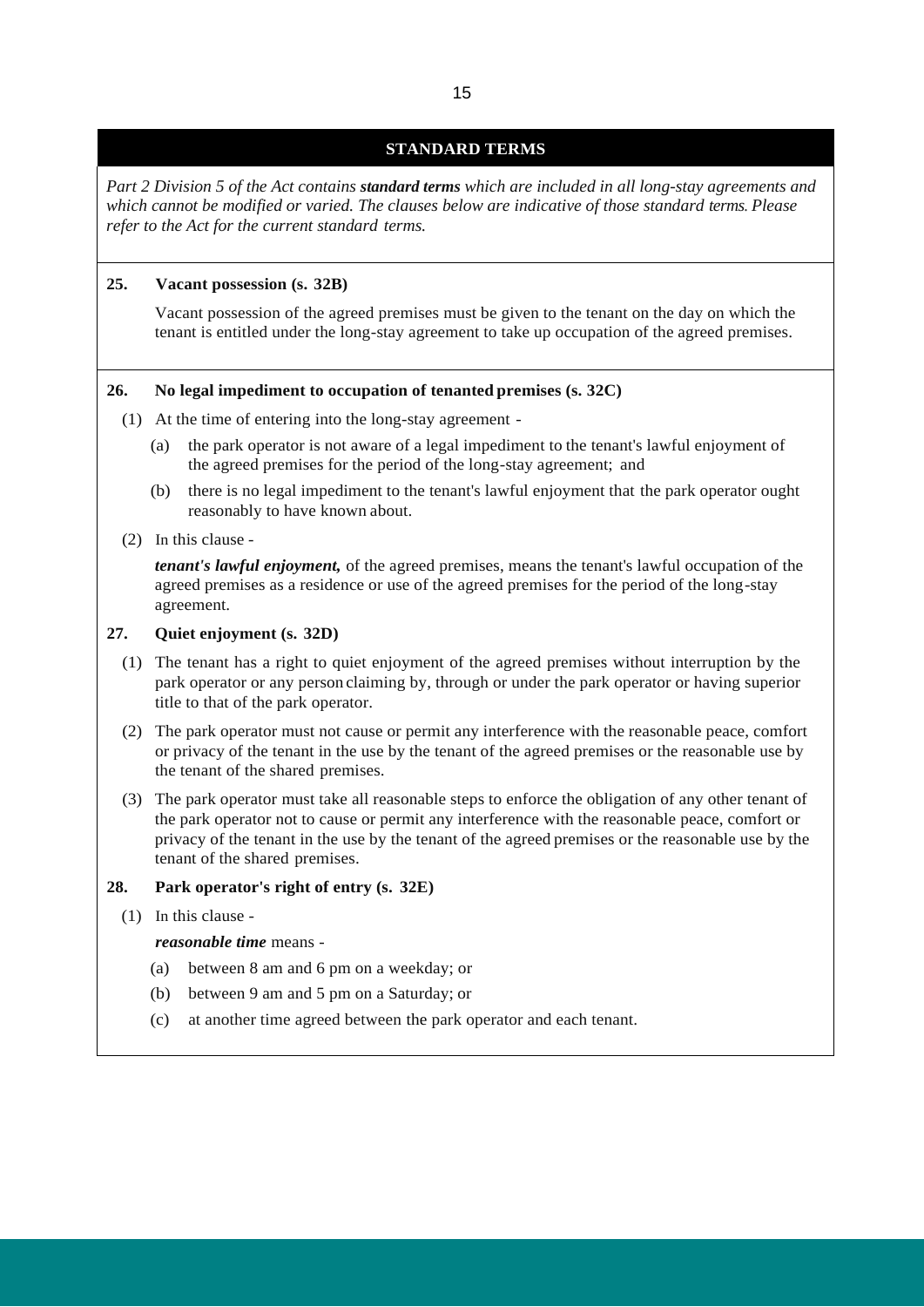- (2) The park operator may only enter the agreed premises in the following circumstances-
	- (a) if the tenant agrees at, or immediately before, the time of entry;
	- (b) in an emergency;
	- (c) to meet the park operator's obligations under a written law, if the park operator enters at a reasonable time and gives at least 24 hours' written notice to the tenant;
	- (d) to inspect the agreed premises or for any other purpose, if the park operator enters at a reasonable time and gives the tenant written notice of at least 7 and not more than 14 days;
	- (e) to carry out or inspect necessary repairs or maintenance, if the park operator enters at a reasonable time and gives at least 72 hours' written notice to the tenant;
	- (f) to show the agreed premises to prospective tenants, if the park operator enters at a reasonable time and on a reasonable number of occasions during the 21 days before the long-stay agreement ends and gives the tenant reasonable written notice;
	- (g) to show the agreed premises to prospective purchasers of the agreed premises, if the park operator enters at a reasonable time and on a reasonable number of occasions and gives the tenant reasonable written notice;
	- (h) if the long-stay agreement makes provision for the collection of the rent at the agreed premises - to collect the rent once a week, at a reasonable time;
	- (i) to inspect and secure the agreed premises if there are reasonable grounds for believing that the premises have been abandoned and the tenant has not responded to a notice from the park operator.
- (3) The park operator may only enter other premises occupied by the tenant in the following circumstances -
	- (a) if the tenant agrees at, or immediately before, the time of entry;
	- (b) in an emergency.

## **29. Conditions of park operator's entry (s. 32F)**

- (1) When exercising a right of entry under clause 28, the park operator-
	- (a) must do so in a reasonable manner; and
	- (b) must not, without the tenant's consent, stay or permit others to stay on the premises longer than is necessary to achieve the purpose of the entry.
- (2) The park operator must compensate the tenant if the park operator or any person accompanying the park operator causes damage to the tenant's property when exercising a right of entry under clause 28.
- (3) If it would unduly inconvenience the tenant for the park operator to enter the agreed premises as specified in a notice given under clause 28, the park operator must make a reasonable attempt to negotiate a day and time for that entry that does not unduly inconvenience the tenant.
- (4) The park operator may conduct up to 4 routine inspections under clause  $28(2)(d)$  in any 12month period.
- (5) A written notice given to the tenant in relation to entry to the agreed premises must be in the approved form and specify the day of the entry and whether the entry will be before or after 12 pm on that day.
- (6) If the park operator exercises the right of entry under clause  $28(2)(f)$  or (g), the tenant is entitled to be on the agreed premises during the entry.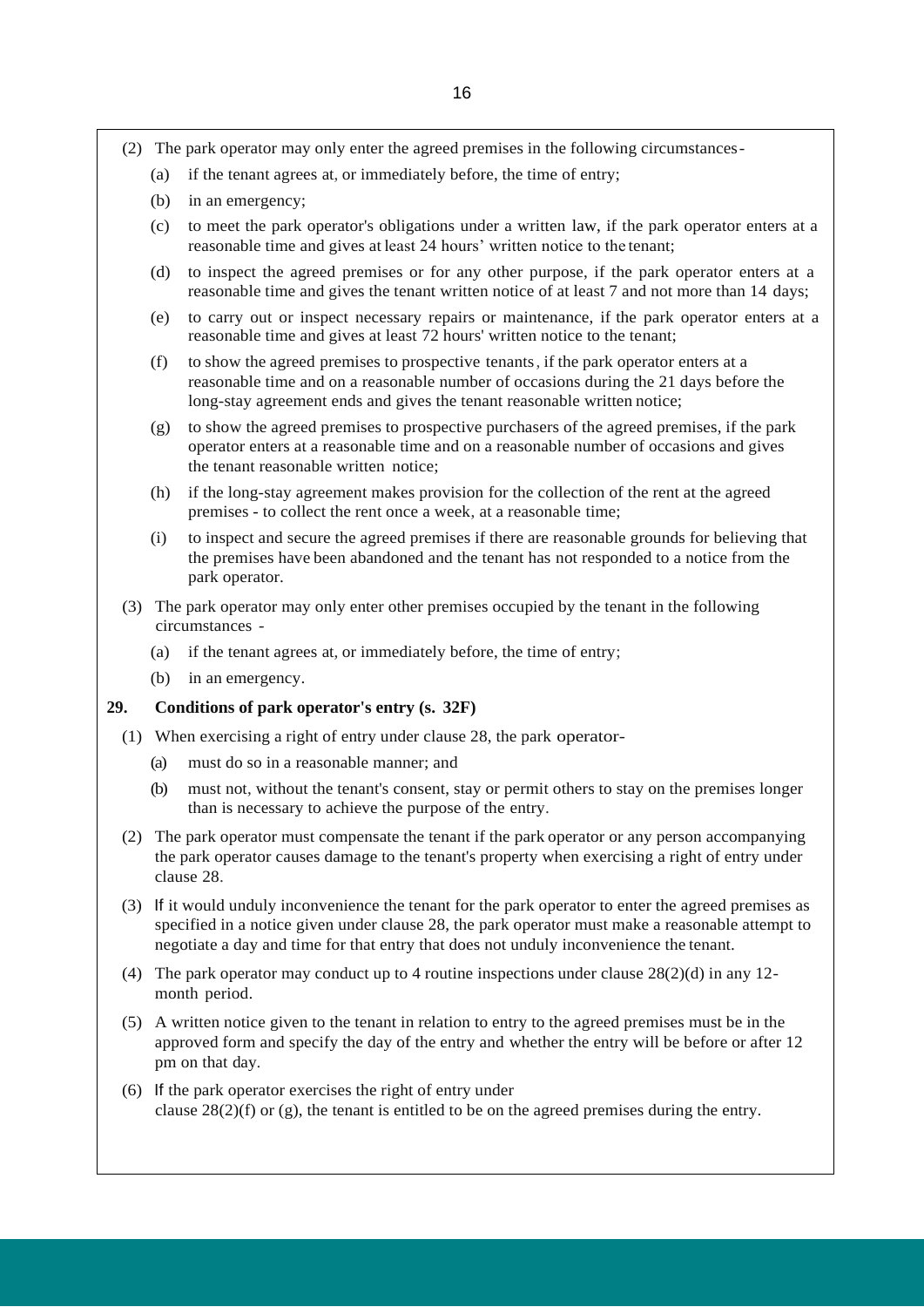#### **30. Long-stay tenant's conduct on premises (s. 32G)**

The tenant must not -

- (a) cause or permit a nuisance anywhere in the residential park; and
- (b) use the agreed premises or the shared premises, or cause or permit them to be used, for an illegal purpose.

## **31. Locks and security (s. 32H)**

- (1) The park operator must provide and maintain such locks or other devices as are necessary to ensure that the on-site home is reasonably secure.
- (1) The tenant must not alter, remove or add any lock or similar device to the agreed premises or the shared premises without the consent of the park operator given at, or immediately before, the time that the alteration, removal or addition is carried out.
- (2) The park operator must not alter, remove or add any lock or similar device to the agreed premises or to anything that belongs to the tenant without the consent of the tenant given at, or immediately before, the time that the alteration, removal or addition is carried out.
- (3) The park operator must not alter, remove or add any lock or similar device to the shared premises without first notifying the tenant and providing the tenant with a means of access to the shared premises.
- (4) The tenant may alter or add any lock or similar device to the agreed premises after termination of an excluded tenant's interest on the ground of family violence under section 74B of the Act or if it is necessary to prevent the commission of family violence that the tenant suspects, on reasonable grounds, is likely to be committed by the excluded tenant against the tenant or a dependant of the tenant.
- (5) The tenant must give to the park operator a copy of the key to any lock or similar device altered or added under subclause ( 5) as soon as practicable, and in any event within 7 days, after the lock or similar device has been altered or added.
- (6) The park operator must not give a copy of a key referred to in subclause (6) to an excluded tenant or a person who the tenant has instructed the park operator in writing not to give the copy of the key.

## **32. Removing fixtures and altering premises (s. 32I)**

- (1) If clause 18 provides that the tenant may, with the park operator's consent, affix a fixture or make a renovation, alteration or addition-
	- (a) the park operator must not unreasonably withhold consent; and
	- (b) at any time while the tenant's right to occupy the agreed premises continues, the tenant may remove any fixture that the tenant has, with the park operator's consent, affixed to the agreed premises, unless the removal of the fixture would cause irreparable damage to the agreed premises; and
	- (c) if the tenant's removal of a fixture causes damage to the agreed premises, the tenant must notify the park operator and, at the option of the park operator, repair the damage or compensate the park operator for any reasonable expenses incurred by the park operator in repairing the damage.
- (2) If the park operator wishes to affix any fixture or make any renovation, alteration or addition to the agreed premises, then -
	- (a) the park operator must obtain the tenant's consent when, or immediately before, the park operator affixes the fixture or makes the renovation, alteration or addition; and
	- (b) the tenant must not unreasonably withhold such consent.
- (3) The tenant may affix a prescribed fixture or make prescribed alterations to the agreed premises if necessary to prevent the commission of family violence or to prevent entry onto the agreed premises of an excluded tenant whose interest in the long-stay agreement has been terminated under section 74B of the Act.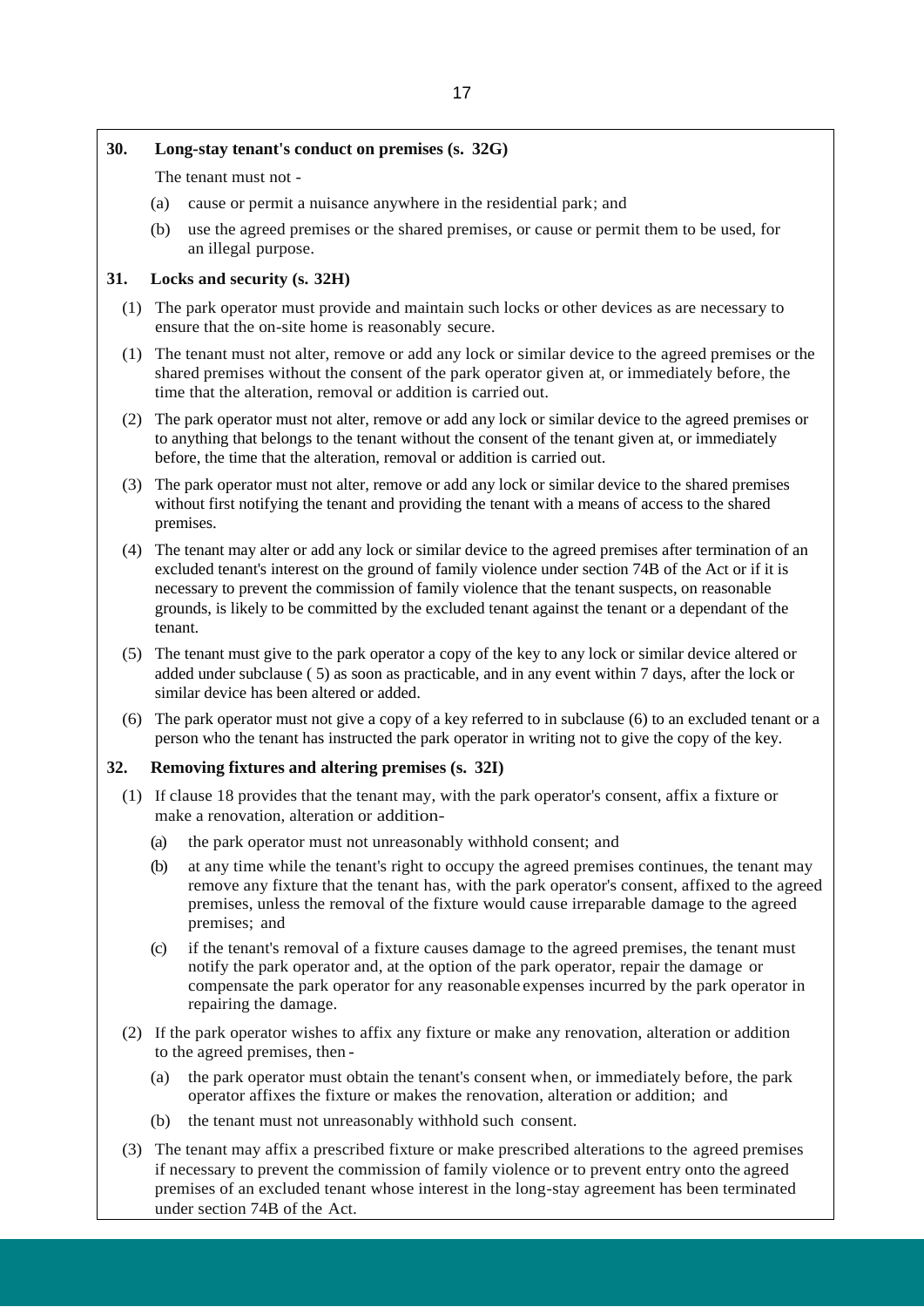- (4) For the purposes of subclause (3)
	- (a) the cost of making the prescribed alterations must be borne by the tenant; and
	- (b) the tenant must give written notice to the park operator of the tenant's intention to make the prescribed alterations; and
	- (c) work on the prescribed alterations must be undertaken by a qualified tradesperson, a copy of whose invoice the tenant must provide to the park operator within 14 days of the alterations being completed; and
	- (d) the prescribed alterations must be effected having regard to the age and character of the property and any applicable strata company by-laws; and
	- (e) the tenant must restore the agreed premises to their original condition at the end of the long-stay agreement if the park operator requires the tenant to do so and, if restoration work has been undertaken by a tradesperson, must provide to the park operator a copy of that tradesperson's invoice within 14 days of that work being performed.
- (5) The tenant may, with the park operator's consent, affix furniture or a thing to affix furniture to the wall of the on-site home for the purpose of ensuring the safety of a child or person with a disability.
- (6) For the purposes of subclause (5)
	- (a) the park operator may only refuse consent-
		- (i) if affixing the item tothe wall would disturb material containing asbestos; or
		- (ii) for a prescribed reason; and
	- (b) unless the park operator agrees otherwise in writing, the tenant must remove the item from the wall when the tenant vacates the on-site home and either -
		- (i) restore the wall to its original condition; or
		- (ii) compensate the park operator for any reasonable expenses incurred by the park operator in doing that restoration;

and

- (c) the cost of affixing the item to the wall, removing it and restoring the wall to its original condition, must be borne by the tenant; and
- (d) ifthe tenant causes damage tothe on-site homewhen affixing or removing the item or restoring the wall to its original condition-
	- (i) the tenant must notify the park operator in writing that damage has been caused to the on-site home; and
	- (ii) the park operator may require the tenant to repair the damage and restore the onsite home to its original condition or compensate the park operator for the reasonable expenses incurred in doing the repair and restoration;

and

- (e) the park operator is taken to have consented to affixing the furniture or thing to the wall of the on-site home if, and only if-
	- (i) the tenant has given the park operator a request, in the approved form, seeking the park operator's consent to affix the item to the wall; and
	- (ii) The park operator has not refused consent under paragraph (a) within 14 days after the day on which the park operator receives the request.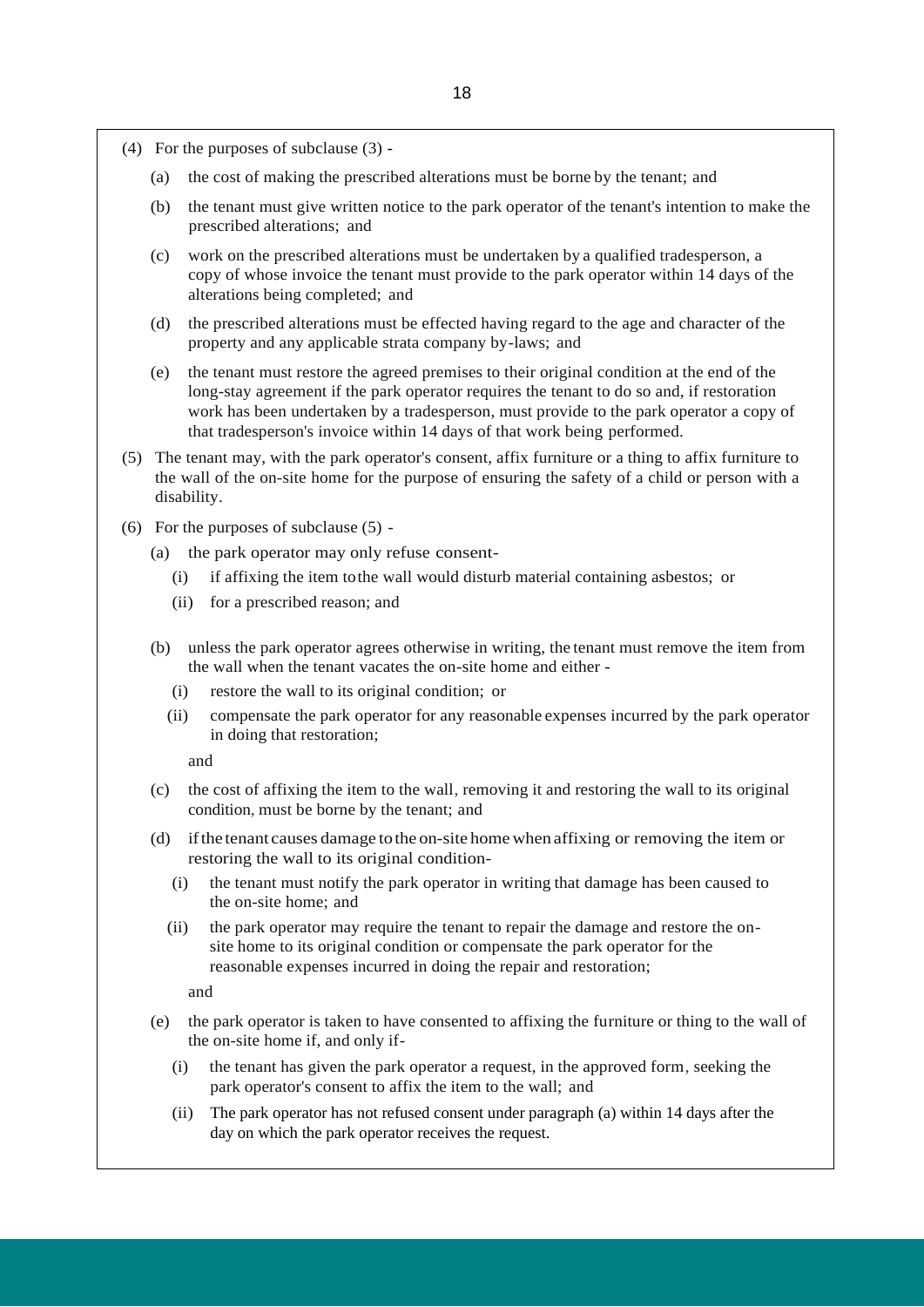## **33. Long-stay tenant's responsibility for cleanliness and repair (s. 32J)**

The tenant must -

- (a) keep the site and the exterior of the relocatable home on the site in a reasonable state of cleanliness; and
- (b) keep the relocatable home on the site in a reasonable state of repair so it is fit to live in.

## **34. Long-stay tenant's responsibility for damage (s.32K)**

- (3) The tenant must not intentionally or negligently cause or permit damage to the agreed premises or the shared premises.
- (2) The tenant must notify the park operator, as soon as practicable but in any case within 3 days of the damage occurring, of any damage-
	- (a) to the site or to any fittings or fixtures on the site; and
	- (b) to the exterior of the relocatable home on the site.

#### **35. Park operator's responsibility for cleanliness and repairs (s. 32L)**

- (1) The park operator must
	- (a) provide the agreed premises and shared premises in a reasonable state of cleanliness; and
	- (b) maintain the shared premises in a reasonable state of cleanliness; and
	- (c) provide and maintain the agreed premises and shared premises in a reasonable state of repair having regard to the age, character and prospective life of the premises; and
	- (d) comply with any other written laws that apply in relation to the buildings in the residential park or the health and safety of park residents.
- (2) If the park operator carries out work to comply with the park operator's obligations under subclause (1), the work must be carried out -
	- (a) as soon as reasonably practicable and in a manner that minimises disruption to the residents; and
	- (b) at an appropriate standard having regard to the age, character and prospective life of the agreed premises or shared premises; and
	- (c) if the work is carried out on agreed premises and the park operator must enter the agreed premises - in accordance with clauses 28 and 29.

## **36. Urgent repairs (s. 32M)**

(1) In this clause -

*essential service* means a service prescribed in the Regulations as electricity, gas, water (including the supply of hot water), sewerage, a septic tank or other wastewater management treatment, and a functioning refrigerator (but only if supplied with the agreed premises);

*suitable repairer,* in relation to urgent repairs, means a person who is suitably qualified, trained or, if necessary under a written law, licensed or otherwise authorised, to undertake the urgent repairs;

*urgent repairs,* in relation to agreed premises, means repairs to the premises that are necessary -

- (a) to supply or restore an essential service; or
- (b) to avoid
	- (i) exposing a person to the risk of injury; or exposing property to damage; or
	- (ii) causing the tenant undue hardship or inconvenience.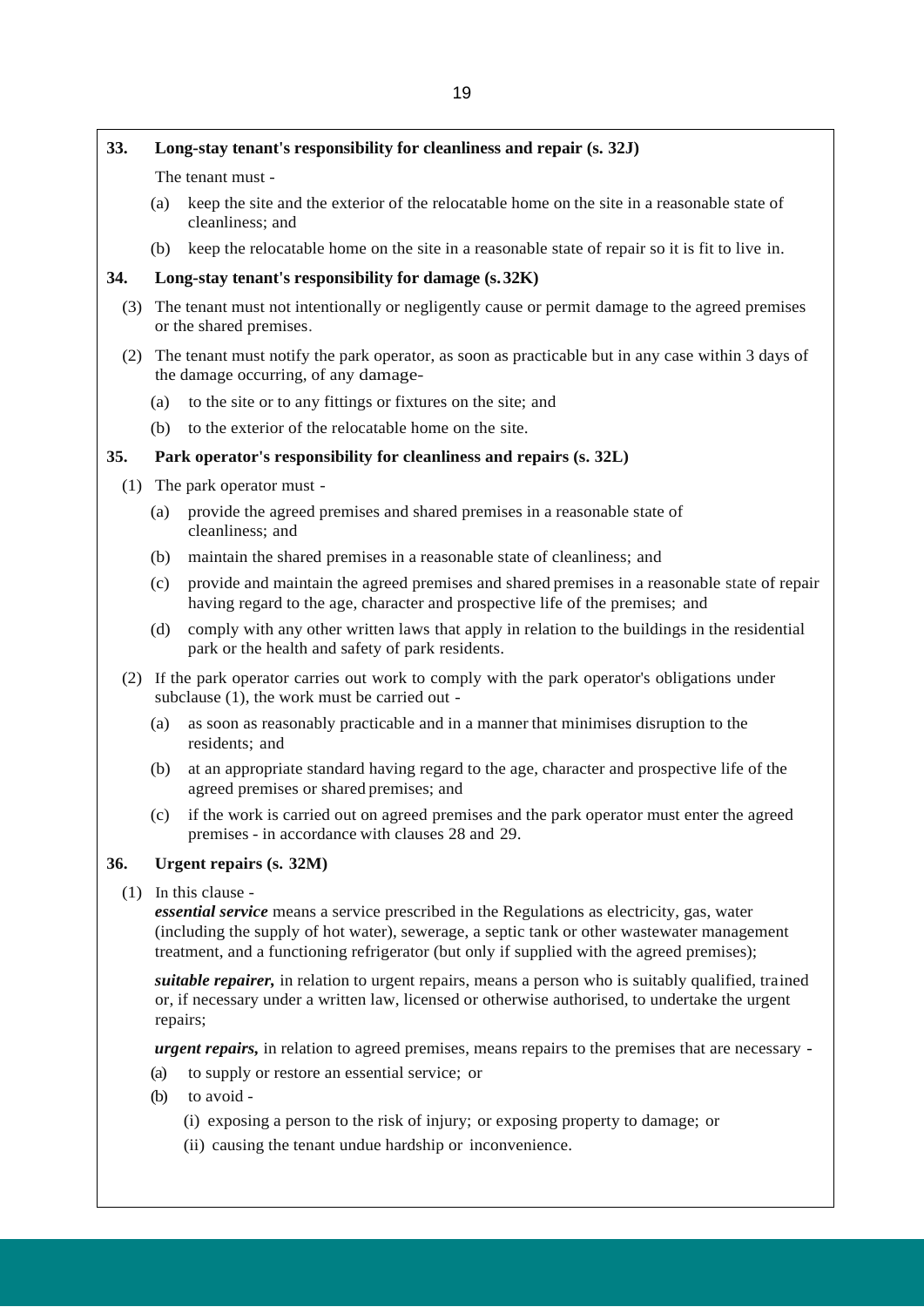- (2) If a need for urgent repairs arises otherwise than as a result of the breach of the long-stay agreement by the tenant -
	- (i) the tenant must notify the park operator of the need for those repairs as soon as practicable after the need arises; and
	- (ii) the park operator must ensure that the repairs are carried out by a suitable repairer as soon as practicable after that notification.
- (3) The tenant may arrange for the urgent repairs to be carried out by a suitable repairer to the minimum extent necessary to effect those repairs if-
	- (a) the tenant is unable to contact the park operator within  $-$ 
		- (i) in relation to urgent repairs for the supply or restoration of an essential service -24 hours; or
		- (ii) in relation to other urgent repairs 48 hours or any longer prescribed period; or
	- (b) the tenant contacts the park operator about the need for the urgent repairs but the park operator fails to ensure that the repairs are carried out by a suitable repairer as soon as practicable after the notification.
- (4) If the tenant arranges for the urgent repairs to be carried out under subclause (3), the park operator must, as soon as practicable after the repairs are carried out, reimburse the tenant for the reasonable expense incurred in arranging for those repairs to be carried out.

## **37. Levies, rates, taxes and charges to be paid by park operator (s. 32N)**

- (1) The park operator must bear the cost of
	- (a) any contribution levied in respect of the agreed premises and shared premises under the *Strata Titles Act 1985* or the *Community Titles Act 2018;* and
	- (b) all rates, taxes or charges imposed in respect of the agreed premises and shared premises under -
		- (i) the *Land Tax Act 2002;* and
		- (ii) the *Local Government Act 1995;* and
		- (iii)the *Water Services Act 2012,* except a charge for the volume of water consumed.
- (2) Despite subclause (1), a term of the long-stay agreement or another written contract, agreement, scheme, deed or other written arrangement between the tenant and the park operator may provide that the tenant indirectly pays, as a component of rent paid under the long-stay agreement, a prescribed charge as defined in the *Rates and Charges (Rebates and Deferments) Act 1992*  section  $3(1)$ .

#### **38. Long-stay tenant's vicarious responsibility for breach of long-stay agreement (s.32P)**

- (1) The tenant is vicariously responsible for any act or omission of another person who is lawfully on the agreed premises or the shared premises, if the act or omission would have constituted a breach of the long-stay agreement if done or omitted by the tenant.
- (2) However, subclause (1) does not extend to a person who is lawfully on the agreed premises or the shared premises but whose authority does not derive from the permission, express or implied, of the tenant.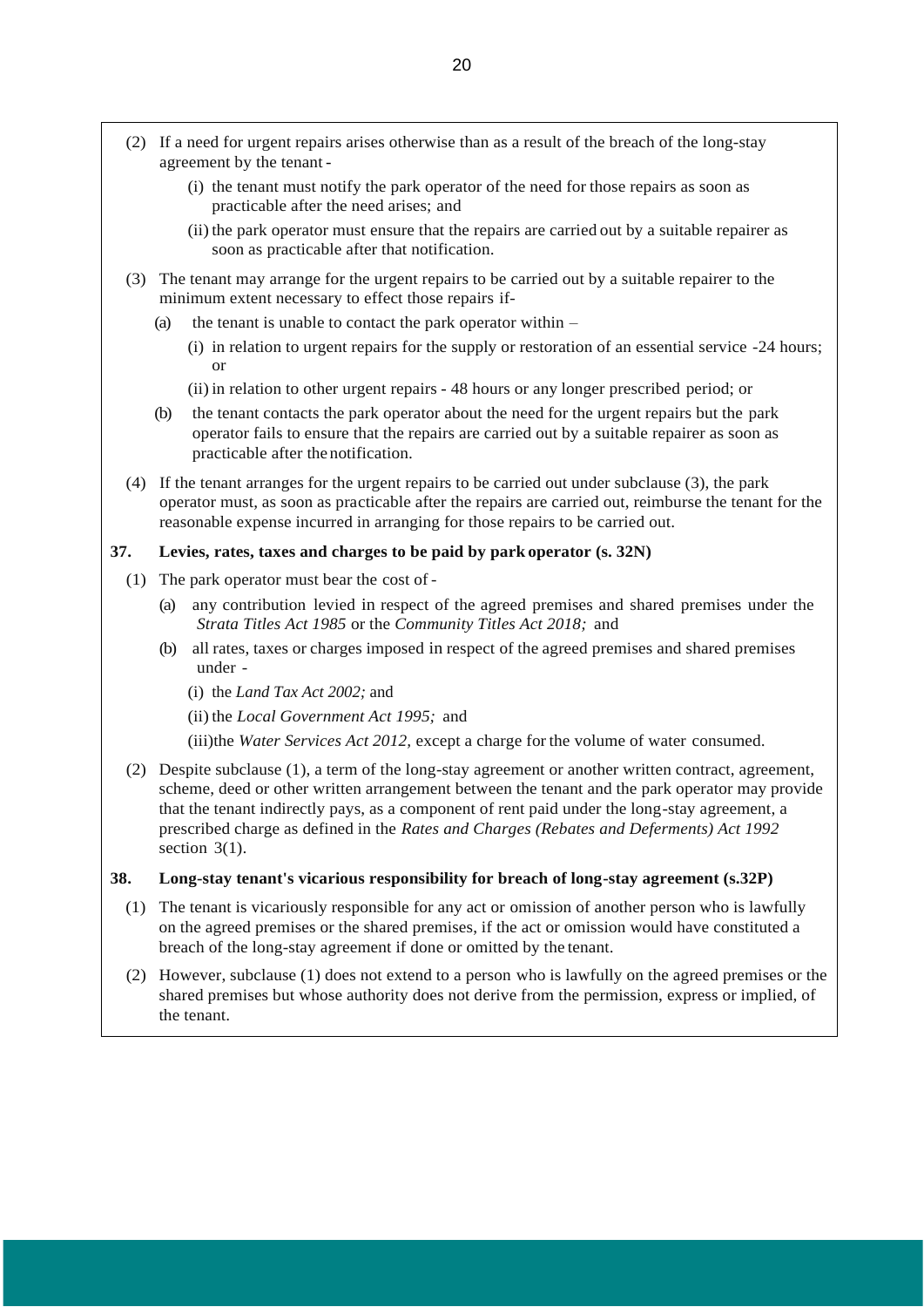## **NON-STANDARD TERMS**

## **Information for tenants**

Non-standard terms are not prescribed by the Act, but are subject to negotiation between the parties to the long-stay agreement.

If a non-standard term is inconsistent with the Act or the Regulations, the Act or Regulations will prevail and the non-standard term will be void to the extent of any inconsistency.

Before signing this long-stay agreement a tenant should seek independent advice and ensure that the non-standard terms are appropriate for their circumstances.

#### **Non-standard terms (special conditions)**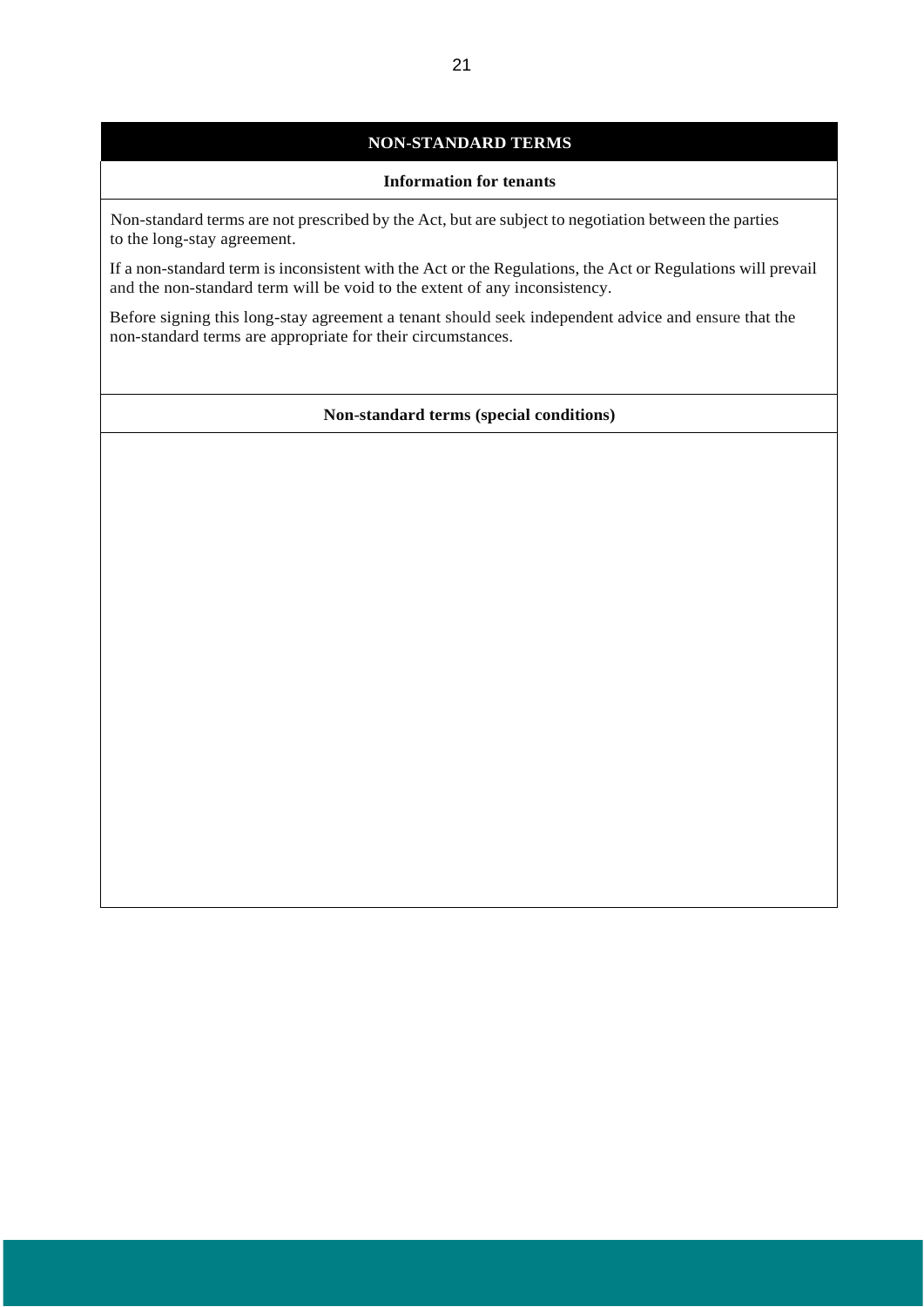| <b>EXECUTION</b>                                                                                                                                                                                                                                                                                                                                           |              |  |
|------------------------------------------------------------------------------------------------------------------------------------------------------------------------------------------------------------------------------------------------------------------------------------------------------------------------------------------------------------|--------------|--|
| By signing this long-stay agreement the parties agree to be bound by its terms and conditions.                                                                                                                                                                                                                                                             |              |  |
| Park operator or managing agent                                                                                                                                                                                                                                                                                                                            |              |  |
| Signatory (print name):                                                                                                                                                                                                                                                                                                                                    |              |  |
| Signature:                                                                                                                                                                                                                                                                                                                                                 | Date signed: |  |
| Witness (print name):                                                                                                                                                                                                                                                                                                                                      |              |  |
| Signature:                                                                                                                                                                                                                                                                                                                                                 | Date signed: |  |
| Tenant $(1)$                                                                                                                                                                                                                                                                                                                                               |              |  |
| Signatory (print name):                                                                                                                                                                                                                                                                                                                                    |              |  |
| Signature:                                                                                                                                                                                                                                                                                                                                                 | Date signed: |  |
| Witness (print name):                                                                                                                                                                                                                                                                                                                                      |              |  |
| Signature:                                                                                                                                                                                                                                                                                                                                                 | Date signed: |  |
| Tenant (2)                                                                                                                                                                                                                                                                                                                                                 |              |  |
| Signatory (print name):                                                                                                                                                                                                                                                                                                                                    |              |  |
| Signature:                                                                                                                                                                                                                                                                                                                                                 | Date signed: |  |
| Witness (print name):                                                                                                                                                                                                                                                                                                                                      |              |  |
| Signature:                                                                                                                                                                                                                                                                                                                                                 | Date signed: |  |
| <b>Cooling off period</b>                                                                                                                                                                                                                                                                                                                                  |              |  |
| Under section 18 of the Act, a tenant is entitled to rescind this long-stay agreement at any time within 5<br>working days after the date of this long-stay agreement. This time frame is extended if the park operator<br>does not provide disclosure documents. However, a tenant cannot rescind this long-stay agreement after<br>taking up possession. |              |  |